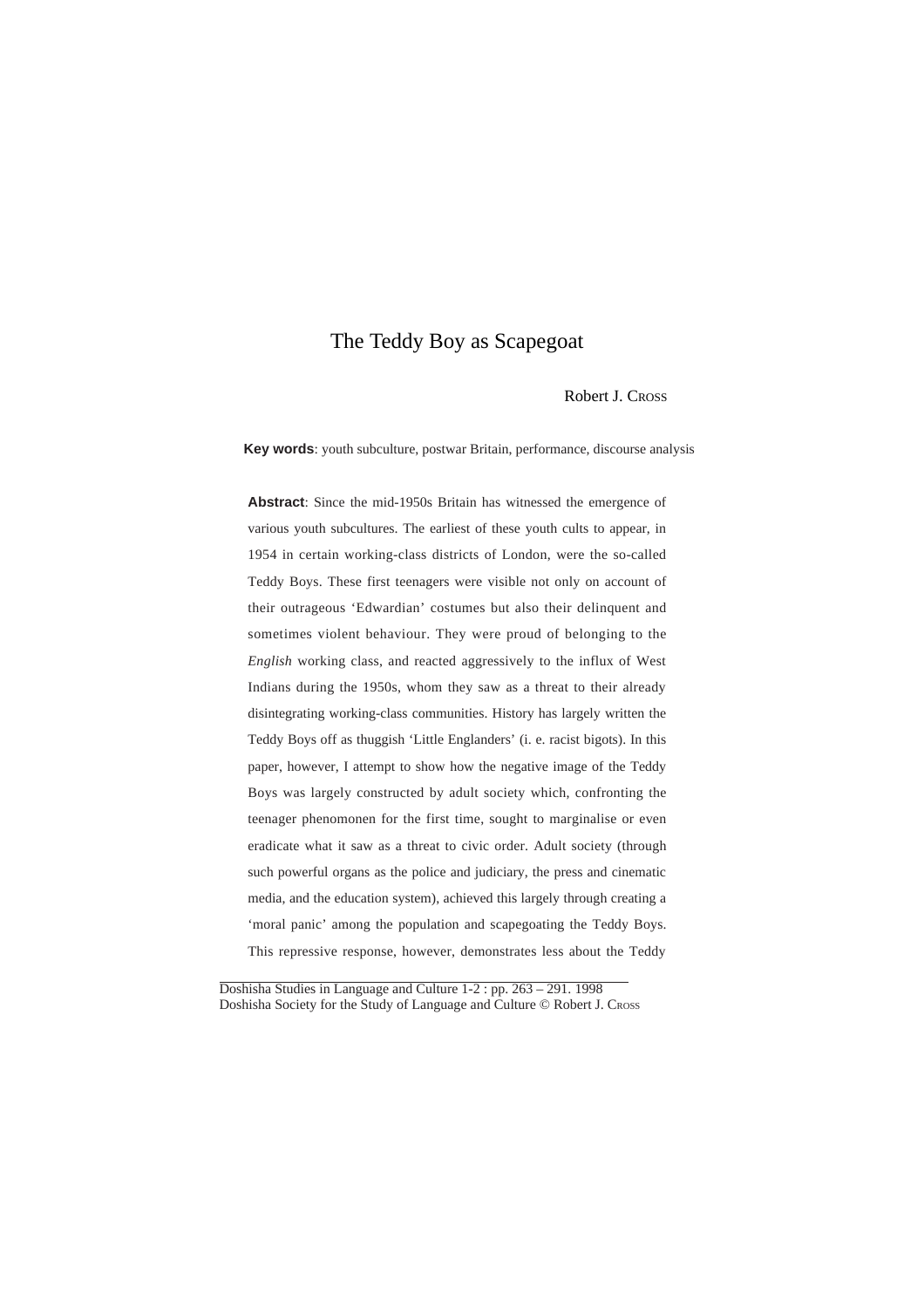Boys *per se* than it does about the traumatised collective psyche of postimperial Britain during the 1950s.

# **1. Youthquake**

'Whaddya rebellin' against, Johnny?' 'Wha'ya got?'

Johnny in *The Wild One*

The young always have the same problem how to rebel and conform at the same time. They have now solved this by defying their parents and copying one another.

Quentin Crisp, *The Naked Civil Servant*

After six years of grim austerity, the years 1951-61 marked a period of unprecedented affluence in Britain (Bognador/Skidelsky 1970; Lewis 1978: 9-41). This was particularly so during the Macmillan years, when the Prime Minister informed a surprised population that they had "never had it so good" (Sked/Cook 1990: 138-59). Citing some telling statistics, the cultural historian Robert Hewison notes that

Between October 1951 and October 1963 wages were estimated to have risen by 72 per cent, prices by 45 per cent. There was full employment, and the availability and consumption of pleasurable possessions such as cars, washing machines, record players and television sets testified to the expansion of the 'affluent society'.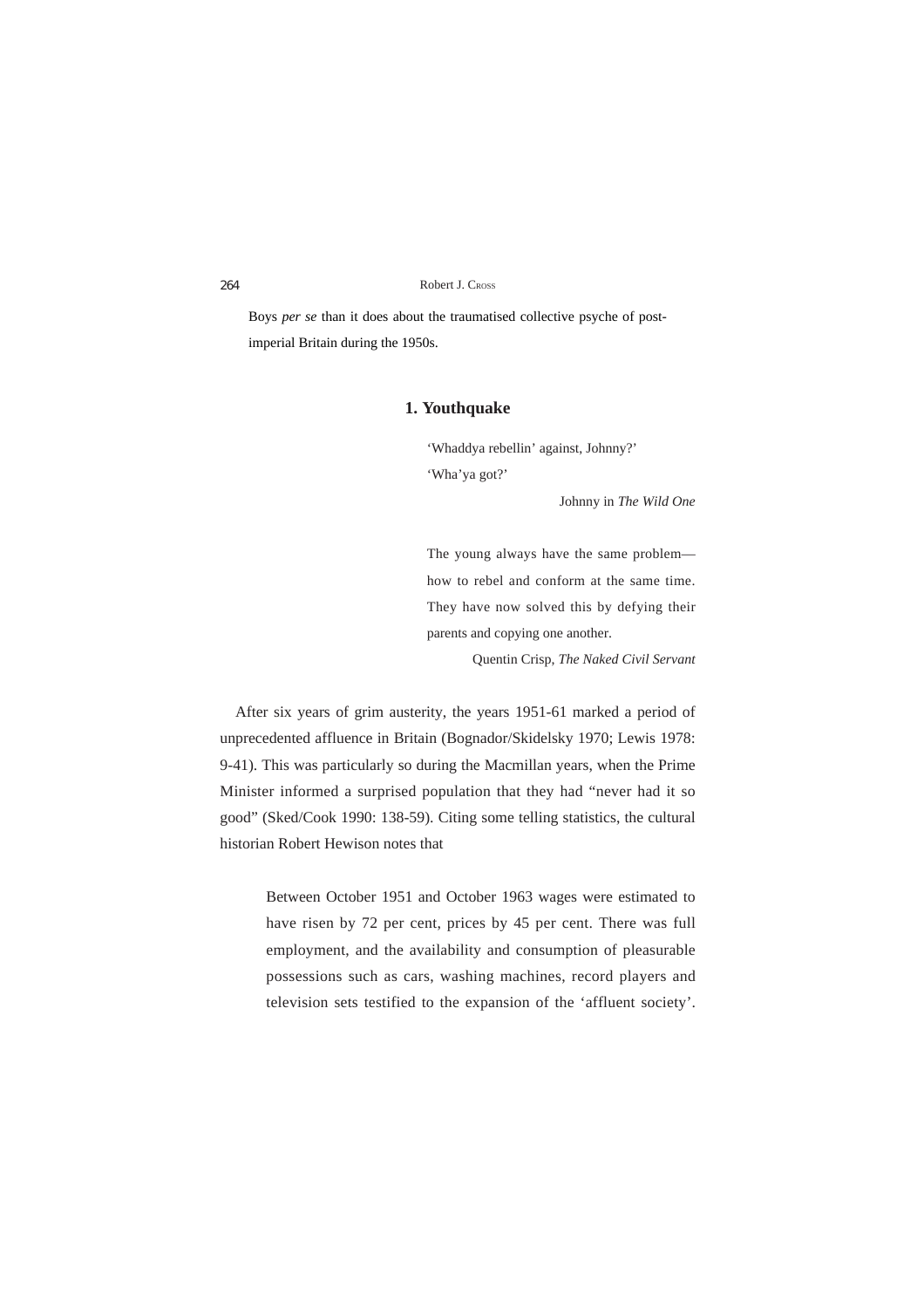#### (Hewison 1987: 6)

It is a commonplace of history that the most visible recipients of this economic dividend were the adolescent children of the generation that had fought in the Second World War. Already between 1945 and 1950 the average real wage of youth had increased at twice the rate of adults (Bourke 1994: 46). This trend continued during the 1950s, paving the way for that high-point of adolescent consumerism, the Swinging Sixties. It was amid such economic prosperity that the "teenager"—initially a working-class phenomenon—was born (Marwick 1991: 91-3; Lewis 1978: 141-2). Comparing his own adolescence with what he was witnessing in the 1950s, the novelist Colin MacInnes put his finger right on the major defining point of difference:

In those days [when I was an adolescent] there were big boys and girls, or young men and women—but no such thing as a teenager: who, one must insist, is a new kind of person, chiefly on account of his [*sic*] economic power. (MacInnes 1966: 57)

MacInnes was the first writer to describe the new teenager lifestyle with empathy and understanding in his cult novel *Absolute Beginners* (1959).

What distinguished working-class children from their parents more than ever before was not merely economics, however, but the widening discrepancy in their expectations of life, particularly with regard to leisure. Enjoying the greater egalitarianism that had arrived in the wake of the election of Clement Atlee's Labour government in 1945, these young people had no intention of following their parents into forelock-tugging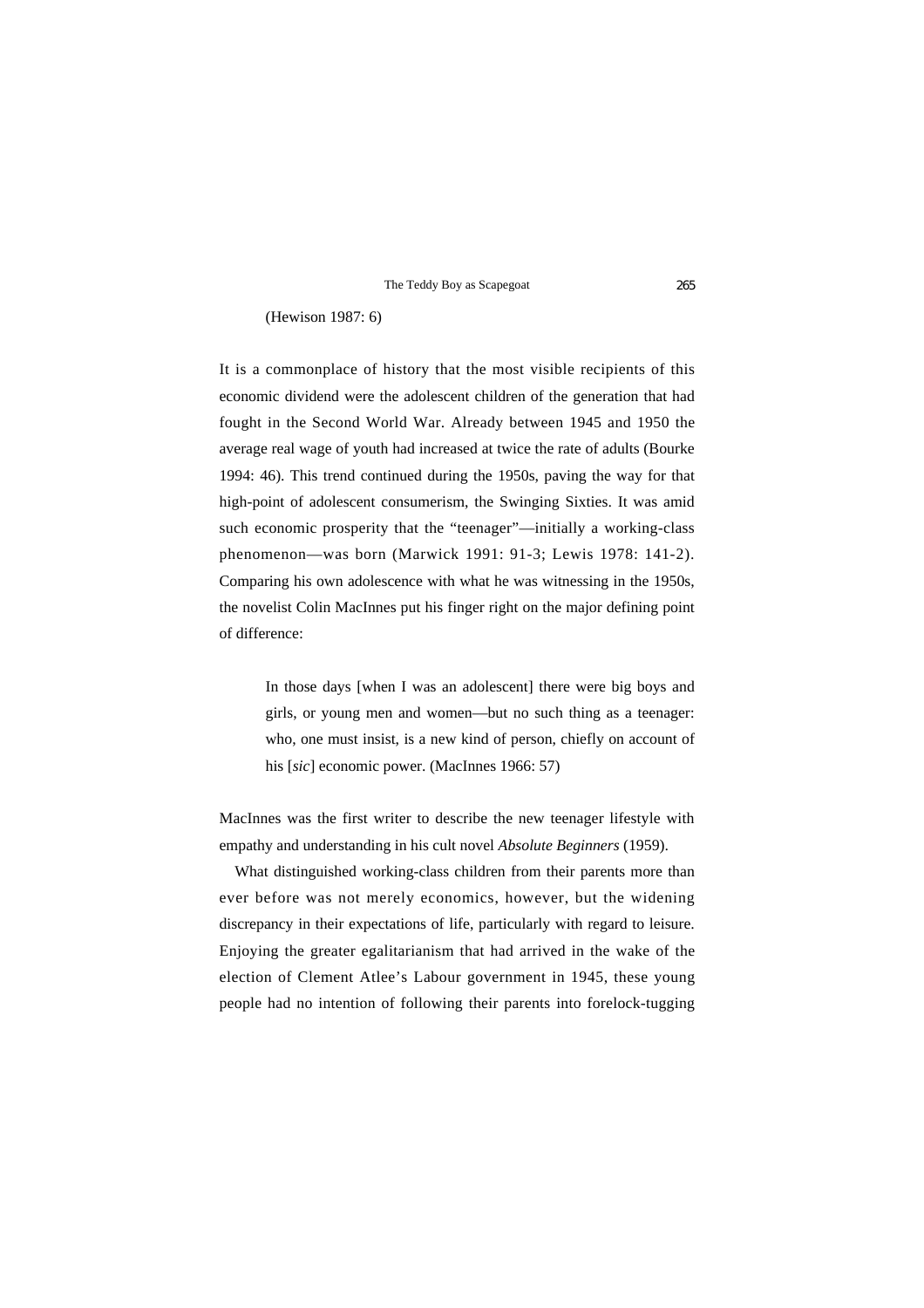social subservience. If their parents had known their place, so to speak, then these youngsters refused to recognise a fixed and inferior social station. The novels of Alan Sillitoe, Keith Waterhouse and David Storey probed this new working-class teenage refusal to pull on the yoke of adult responsibility and conformity. The new subcultural response of teenagers was thus

. . . both a declaration of independence, of otherness, of alien intent, a refusal of anonymity, of subordinate status. It [was] an *in*subordination. And at the same time it [was] also a confirmation of the fact of powerlessness, a celebration of impotence. (Hebdige 1996: 35)

The result of this expression of "alien intent" was the sudden appearance of what we now refer to as the "generation gap". An early enquiry into this problem concluded that: "There are clear signs of alienation between the young people of today and the adult generations" (Schofield 1963: 6-7). One contributing factor may be what is perceived to be the innate conservatism of British society:

Britain is a nation which seems to attach particular importance to 'tradition'. 'Britishness' in both the upper class and the working class tends to be characterised by an adherence to 'old values', and it could be argued that the British see themselves (and are viewed by the rest of the world) as having an 'old' (established, aged or even ancient culture). *In consequence, it might also be claimed that, precisely because of this British conservatism, young people are regarded as both threatening and vulnerable*. [my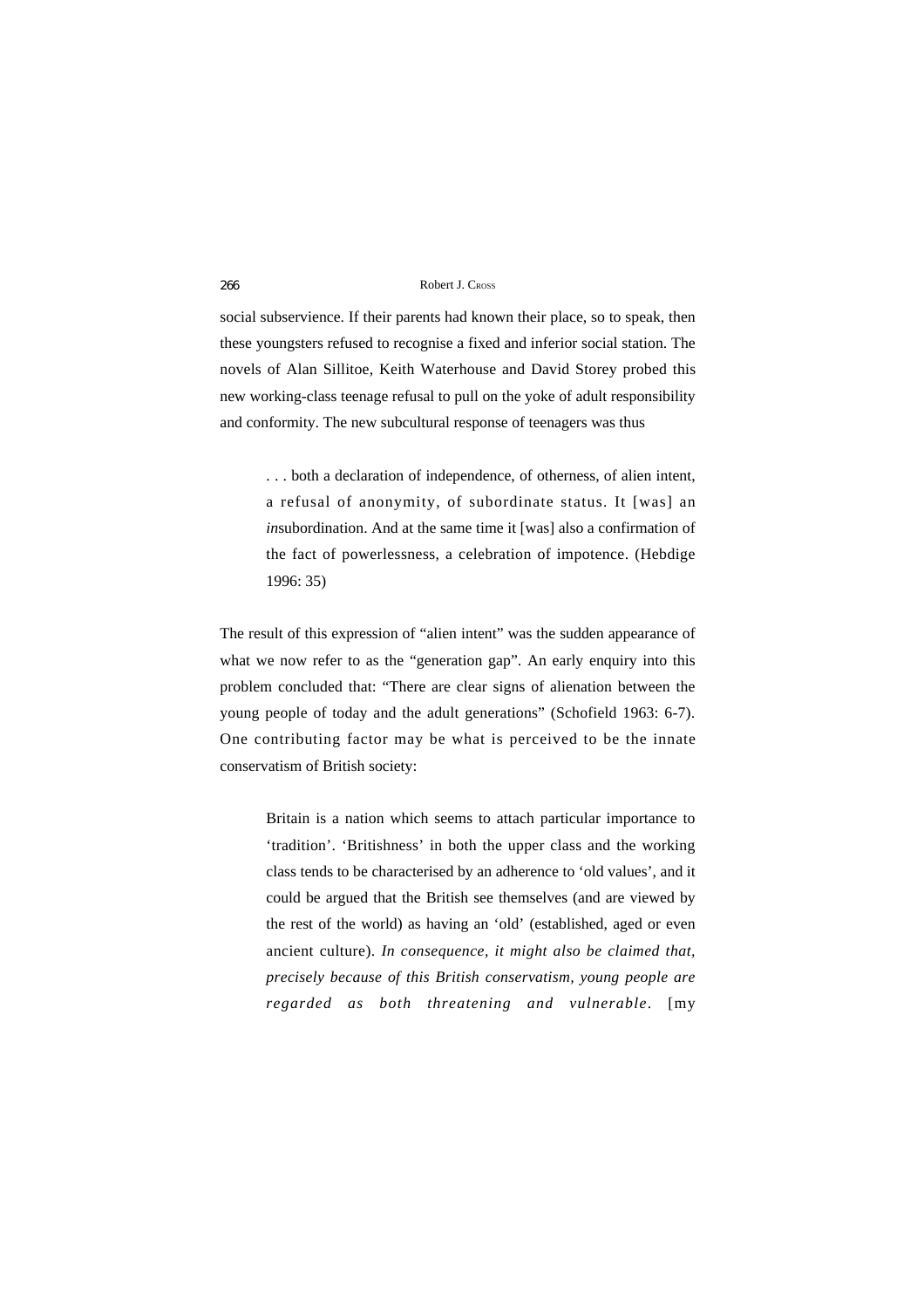### emphasis](Storry/Childs 1997: 166)

The threat, as adult society saw it, manifested itself most clearly in the exponential rise in the juvenile crime rate during the second half of the 1950s. Offences committed by young people under the age of 21 rose from 24,000 in 1955 to 45,000 in 1959 (Lewis 1978: 118). For adult society the words 'teenager' and 'juvenile delinquent' were becoming almost synonymous.

Since the Sixties the existence of a separate teenage culture, in Western societies at least, has become a familiar concept—acceptable, too, largely on account of the fact that middle-class teenagers participated more and more in the creation of popular youth culture, diluting the initial anger of working-class youth, making it 'safer'. It is perhaps necessary to recall, therefore, both the sense of claustrophobia felt by this first teenage generation, and the shock and incomprehension with which its rebellion was met by adult society at that time. Pushing against confinement, these working-class juveniles set about negotiating 'space' for themselves, sometimes through delinquent behaviour, (although, as we shall see, this was frequently sensationalised by the press media). As a result, adult society—the "Control Culture" (Clarke/Hall *et al*. 1975)—set in motion a whole range of disciplinary measures.

In Britain, the first adolescents to make a show of shaking off the austerity of the postwar period, "the first to walk down the road to the promised land of Teen Age" (Savage 1982: 12), and the first consequently to be disciplined by adult society were the Teddy Boys (hereafter referred to as Teds), so-called on account of their 'Edwardian'1 style of dress. The Teds first appeared around 1954 in working-class areas of south and east London.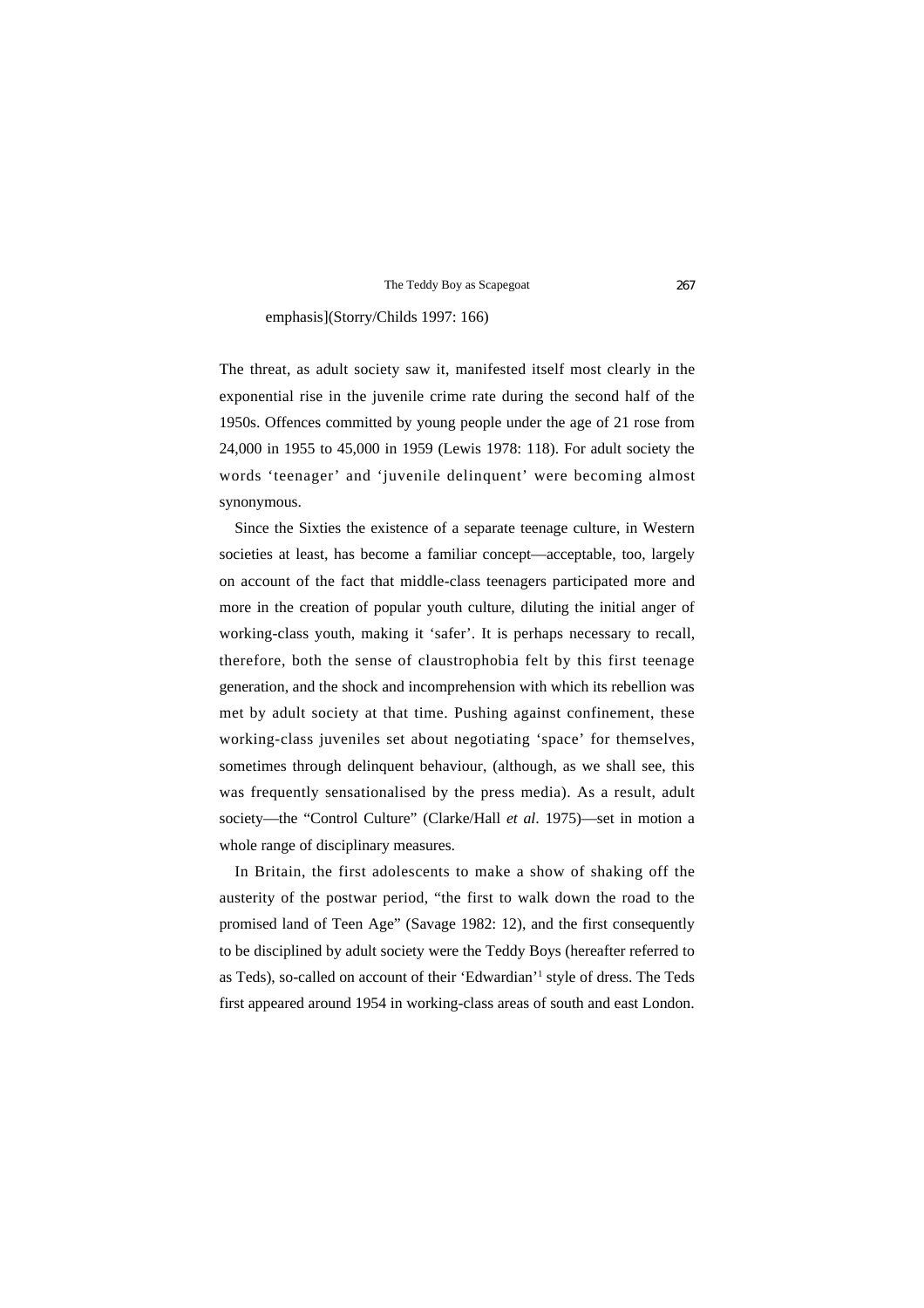They reached their peak in 1956, and died out after the race riots in the summer of 1958.<sup>2</sup> Though short-lived, their subcultural gesture had resounding significance:

The Teddy Boys broke new ground. They had established a teenage market. They had introduced a fashion that was totally workingclass in its origins. And they had made it acceptable for males to dress purely for show. (Barnes 1991: 8)

They not only 'dressed-up', however; they were also prone to aggressive and violent behaviour. At a time when, as George Melly puts it, "good boys played ping-pong" (Melly 1970: 37), the Ted entered the postwar British stage as an "atavistic monster" (Rock/Cohen 1970: 289).

Youth subcultures are commonly seen as being somehow 'self-generated' and discrete phenomena; products entirely of the adherents of a given style: punks create punk style, skinheads create skinhead style. In this paper, I proceed from the view that working-class youth subcultures are products not of a single but of various complementary and mutually reinforcing discourses. In Section 2 I look at the Ted phenomenon as a multifaceted performance strategy involving the working-class body in three key activities: dressing-up, dancing and fighting. In Section 3 I turn to the response of adult society to the 'threat' posed by the Teds, and examine the specific strategies of control and discipline adopted to suppress it. In Section 4 I suggest that the Ted phenomenon, as it changed during its short life-span, was the increasingly notorious product of these complementary discourses. As the media sensationalised its reporting of Ted-related events, for example, the Teds, in an escalating spiral of delinquency, intensified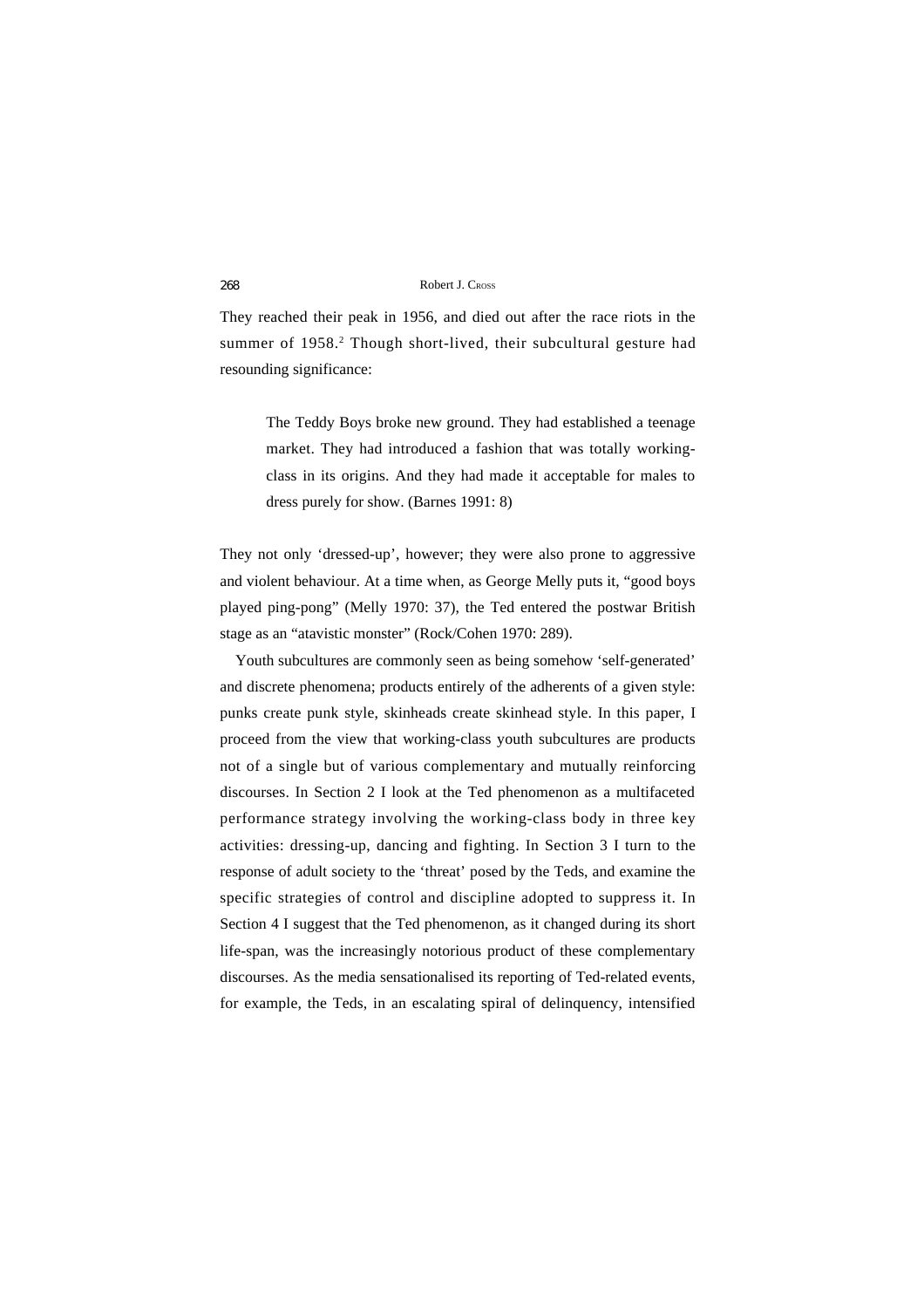their anti-social behaviour and became what adult society expected of them. In other words, adult society's characterisation of the Teds may be seen as a self-fulfilling prophecy.

# **2. Dressing-up, dancing and fighting**

In his sociological study of youth subcultures Michael Brake makes the interesting general observation that

Once youth has separated itself from adulthood, and made a public dramaturgical statement about their difference from adult expectations of them, they feel free to explore and develop what they are. This is why their image is deliberately rebellious or delinquent. It quite dramatically emphasises their difference. (Brake 1990: 191)

The key phrase here is making a "public dramaturgical statement about their difference". What kind of difference were the Teddy Boys performing, and why?

To begin with the Ted style of dress, George Melly argues that its prime significance lay in the fact that it "represented one of the first successful attempts to establish a male<sup>3</sup> working-class fashion with a symbolic rather than a functional *raison d'être*" (Melly 1989: 166). Prior to the emergence of the Teds working-class males had limited scope in terms of dress: working clothes during the week and 'Sunday best' for the weekend. Casual clothes for adolescents were at that time unknown. What the Teds did was to cross the sartorial divide between functionality (overalls or 'best') and performativity (costume). With their long Edwardian drape jackets, narrow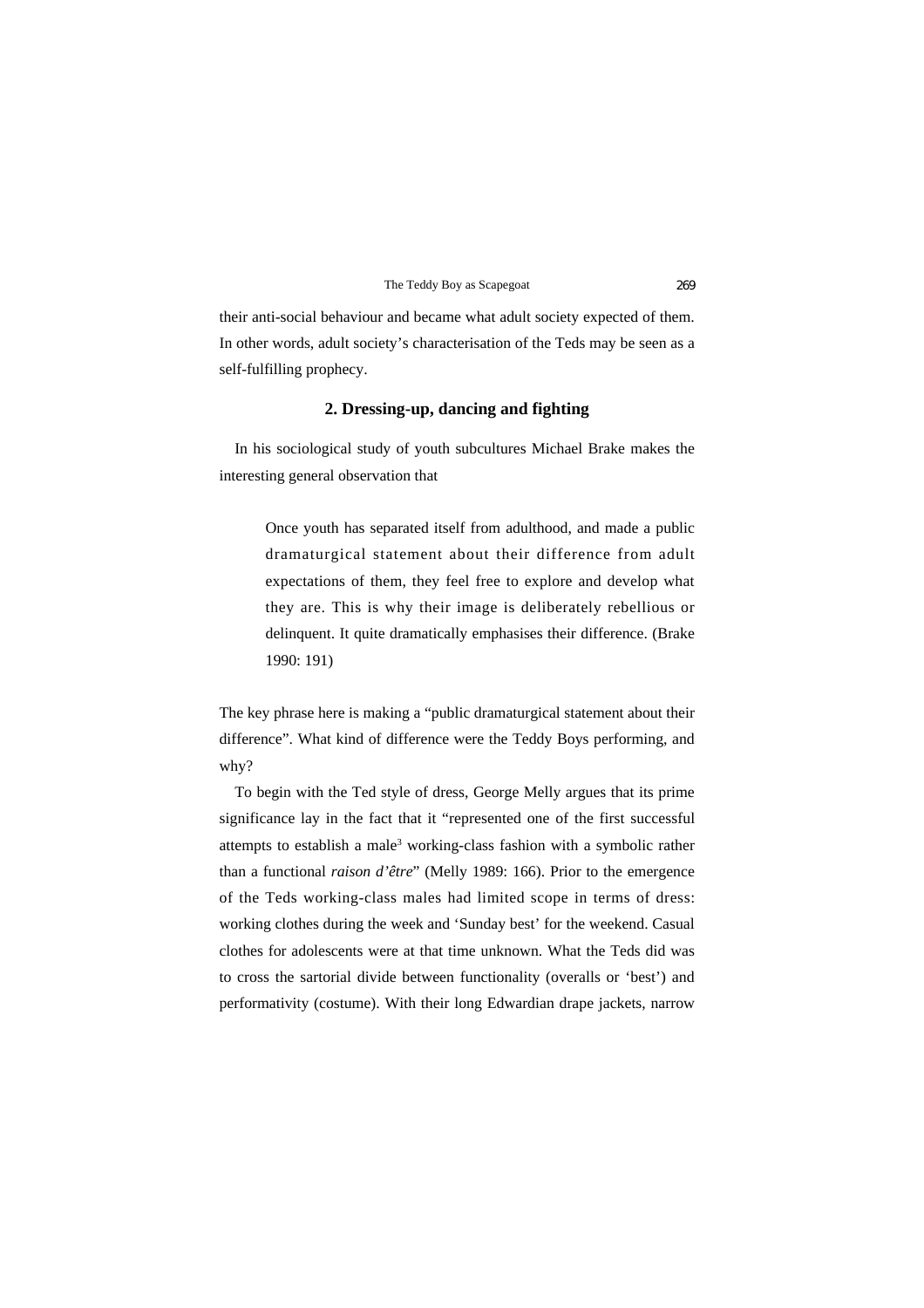

I. A characteristic Teddy Boy of 1954, in drainpipe trousers and Edwardian jacket. ©Thames & Hudson, Ltd., 1994



II. A cinema manager attempts to restore order after Teddy Boys riot at a showing of *Blackboard Jungle*. © Plexus Publishing Ltd., 1987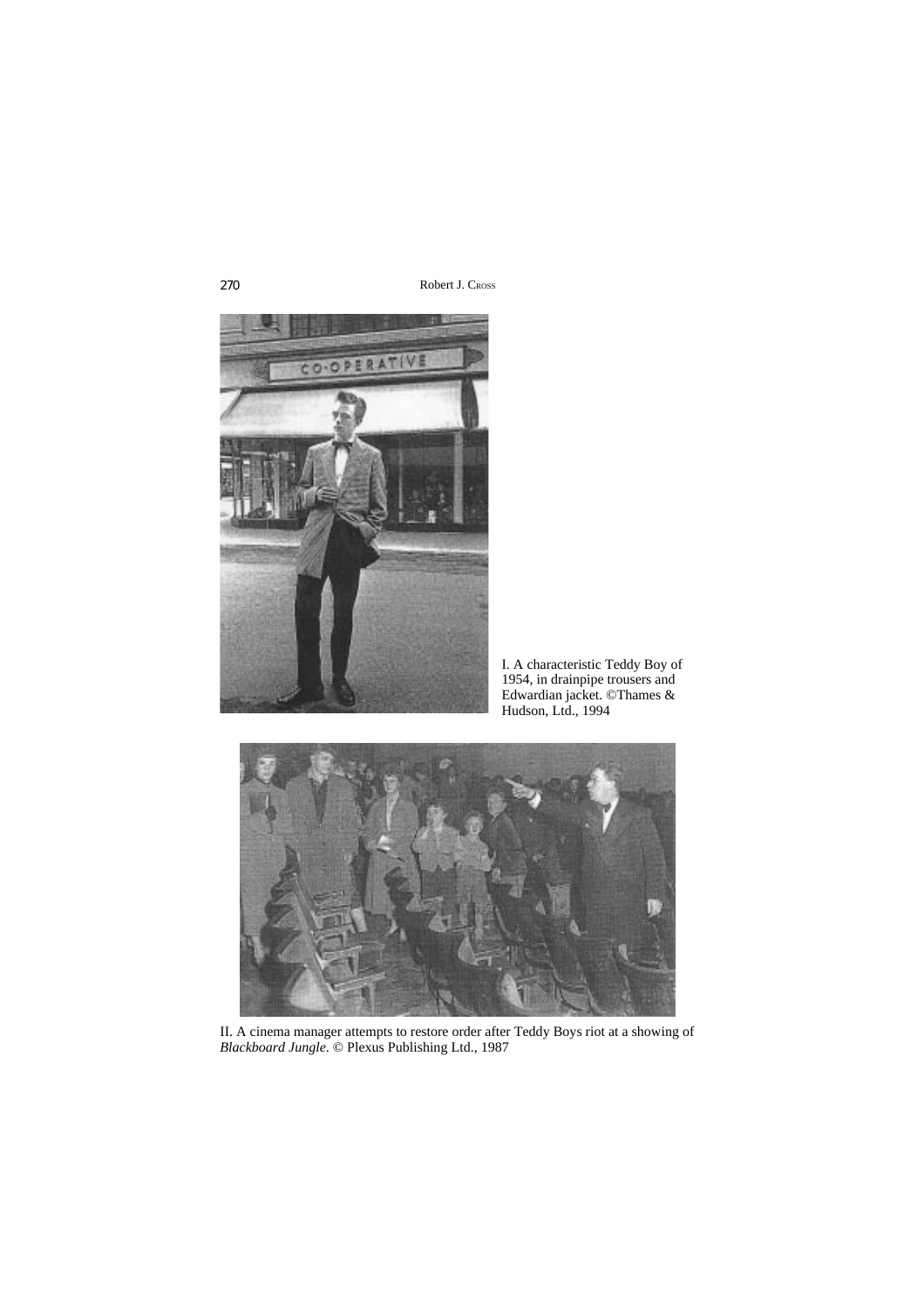drainpipe trousers, bootlace ties, brothel creeper shoes and quiffed hairstyles (see Illustration I), the Teds certainly cut outrageous figures. It should be recalled that when the first Teds made their appearance, rationing (including the rationing of clothes and the materials needed to make them) was still a fact of daily life (Sked/Cook 1990: 81). Thus the Teds undertook the considerable expense of buying their outrageous clothes precisely in order to make a defiant statement. Hebdige argues that

Far from being a casual response to "easy money" the extravagant sartorial display of the Ted required careful financial planning and was remarkably self-conscious—a going against the grain, as it were, of a life which in all other respects was, in all likelihood, relatively cheerless and poorly rewarded. (Hebdige 1988: 70)

The Ted's peacock-proud costume thus flew in the face of the efforts of the war generation to 'make do', 'get by' and 'pull together' for the common good. Furthermore, the Teds added insult to injury by incorporating elements of upper-class dress into their style. Such a tactic, a common subcultural strategy of defiance, is referred to as *bricolage* ('using the means at hand'), about which Clarke observes that

The generation of subcultural styles . . . involves differential selection from within the matrix of the existent. What happens is not the creation of objects and meanings from nothing, but rather the *transformation and rearrangement* of what is given (and 'borrowed') into a pattern which carries a new meaning, its *translation* to a new context, and its *adaption*. (Clarke 1998: 178)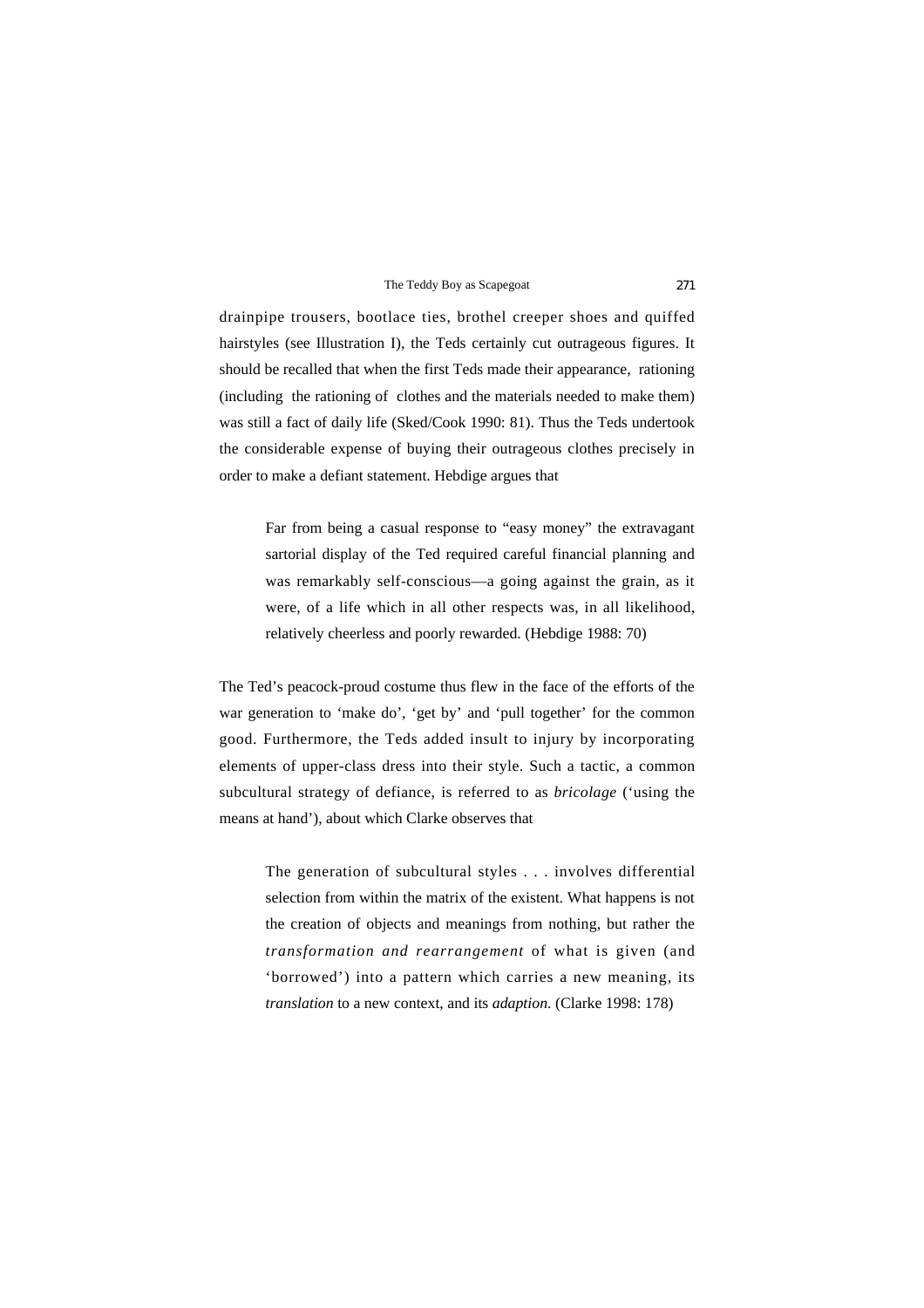How exactly did this dynamic of resignification operate in the case of the Teds? Soon after the war, the tailors of Savile Row—the traditional, typically conservative arbiters of British upper-class, male dress style produced a more flamboyant line of menswear which came to be known as 'Edwardian' because it harked back to the golden age of Edward VII. Jackets in this style were single-breasted, long, fitted and often featured velvet trim on the collars and cuffs. They were worn with narrow trousers and fancy brocade waistcoats. Britain as a nation needed to regain its pride in itself and this upper-class 'Edwardian' style served both to symbolise a time when the greatness of Britain had been beyond dispute and to put a check on the ever increasing cultural hegemony of America. From the perspective of the British working classes, however, another interpretation must have been all too evident. The promise of a more egalitarian and less class-ridden society was being mocked by these upper-class 'toffs' in their velvet-trimmed collars and fancy accessories who were emphasizing rather than eradicating the demarcation line between the privileged and the 'lower orders'. What the Teds, living in the bleakest and most blitzed parts of London, did was to expropriate the upper-class 'Edwardian' look and add to it eclectic features of American origin—Zootie styling and the cowboy's 'maverick' tie. It was unmistakably a direct challenge to the authority of adult society, particularly the authority of what the Teds refused to accept as their 'social superiors'.

In his autobiography, *Free Association* (1996), the working-class Jewish playwright Steven Berkoff (born 1936), looking back at his Teddy Boy years, recalls that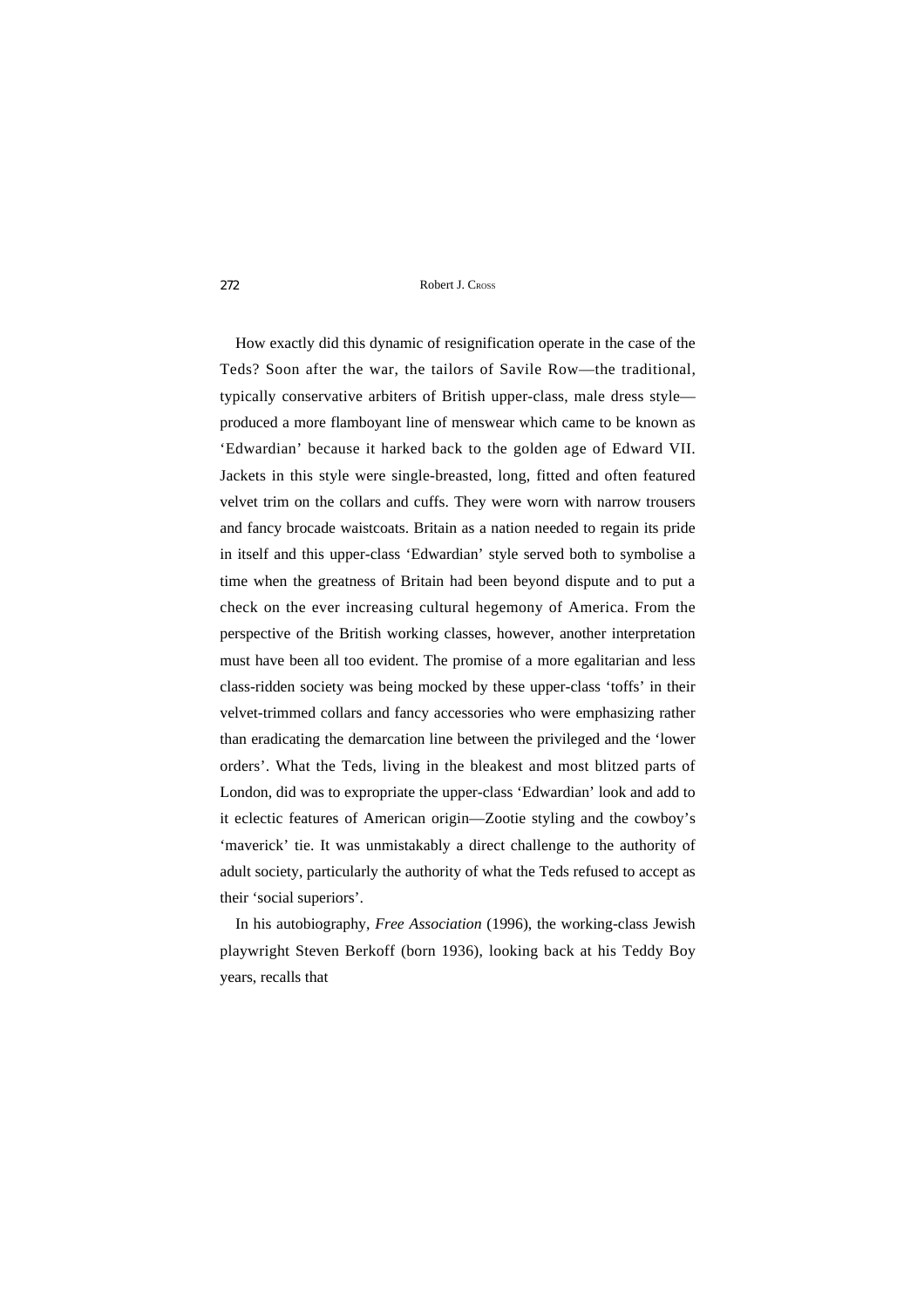. . . you would always have your suits tailor-made even if it took a year of saving and many months of privation. A suit was your armour and your colours and further defined your sense of aesthetics. (Berkoff 1996: 15)

Thus costumed (in the fullest sense of the word), Berkoff the Teddy Boy was free to perform his image of himself on the dance floor:

The jive was one of the greatest dance forms ever invented. And so all your arts were in some way fulfilled. You were the dandy, the mover and performer in your own drama, the roving hunter and lover, the actor adopting for the girl the mask of your choice. (Berkoff 1996: 39)

What Berkoff's recollection demonstrates quite clearly is the extent to which the Teds, locked for the most part in soul-destroying unskilled jobs, were preoccupied with performing a vision of themselves. "They were using clothes to assert their right to have attention paid to them" (Lewis 1978: 120). In an act of self-empowerment, the Teds (and all working-class youth subcultures after them) were engaged in making 'somebodies' out of what society considered to be nobodies. They translated "the fact of being under scrutiny into the pleasure of being watched" (Hebdige 1996: 35).

Aside from individual self-projection, the Teds' concern with narcissistic perfectionism also served to express group identity in the face of social disenfranchisement. Michael Brake argues that

. . . youth cultures attract those who feel little commitment or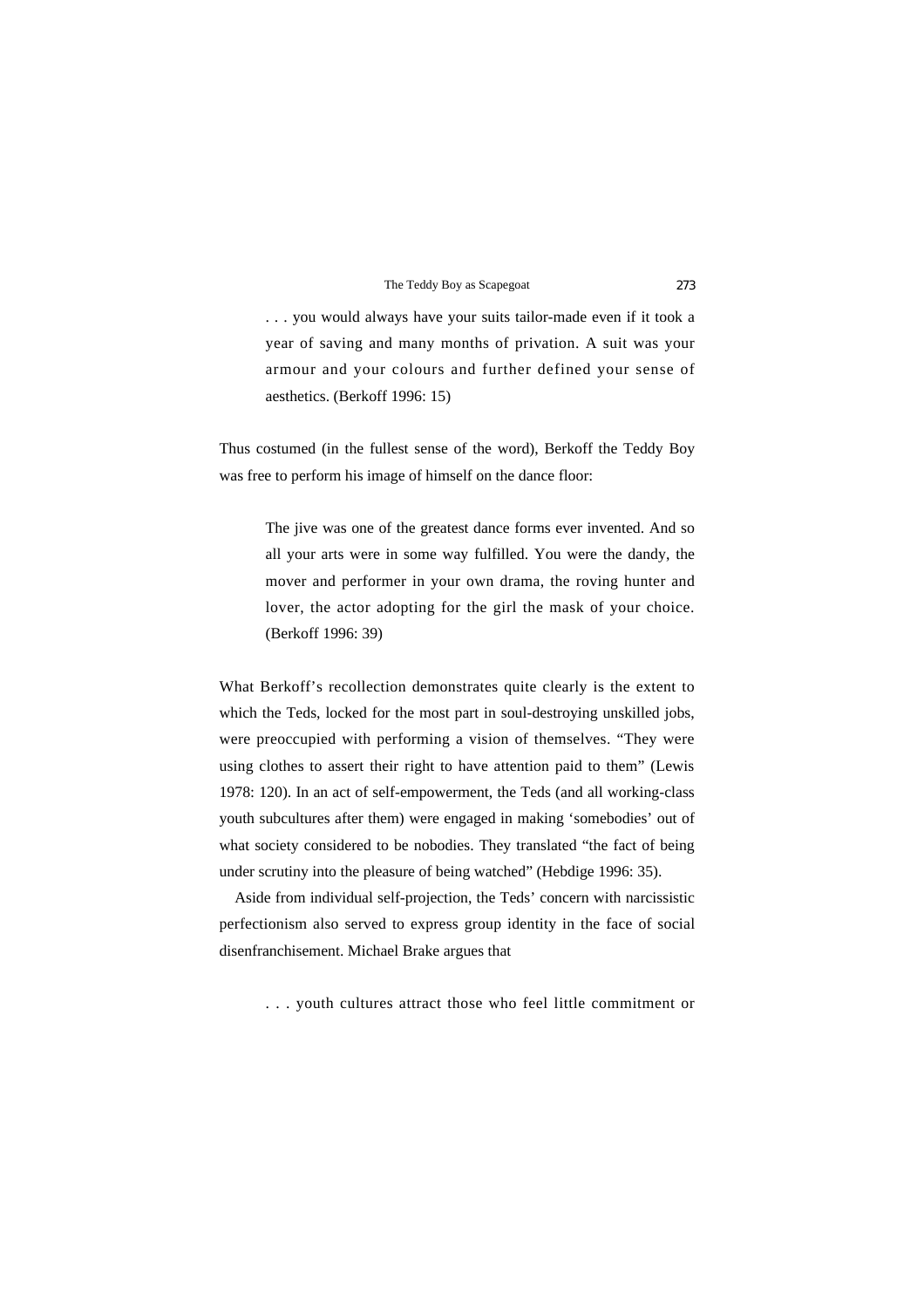investment in the present state of affairs. It attracts those who feel misunderstood, or that they do not fit, or rejected. (Brake 1990: 191)

The Teds were the first teenage subculture in Britain to construct new identities for themselves in order to compensate for socioeconomic marginalisation. One explanation for this was that they came from a class that was in the throes of experiencing the break-up of its traditionally closeknit communities. The policy of slum clearance during the 1950s had a disastrous and irreparable impact upon the working-class communities of east and south London (Wilmott/Young 1990: 121-99). As whole streets of terraced houses and tenements were demolished and families were rehoused either in tower blocks or the new satellite towns on the outskirts of London, family and neighbourhood ties were broken (Phil Cohen 1996). The Teds, as with the skinheads who followed them a decade later (Clarke 1976a), thus felt the need to recreate community and territoriality among themselves by constructing and rigorously self-regulating a group-oriented style.

In addition to the more 'benign' strategies of donning a costume and dancing, the Teds also expressed their group identity through fighting. Why this should have been so is suggested in the 1953 American film *The Wild One*, in which the protagonist Johnny (played by Marlon Brando, an early icon of rebellious youth) the leader of a motorcycle gang, attempts to justify the group's delinquent behaviour. He declares that

These guys are nameless, faceless fry-cooks and grease monkeys all week, working at dreary jobs they hate. They do violent things because they've been held down for so long.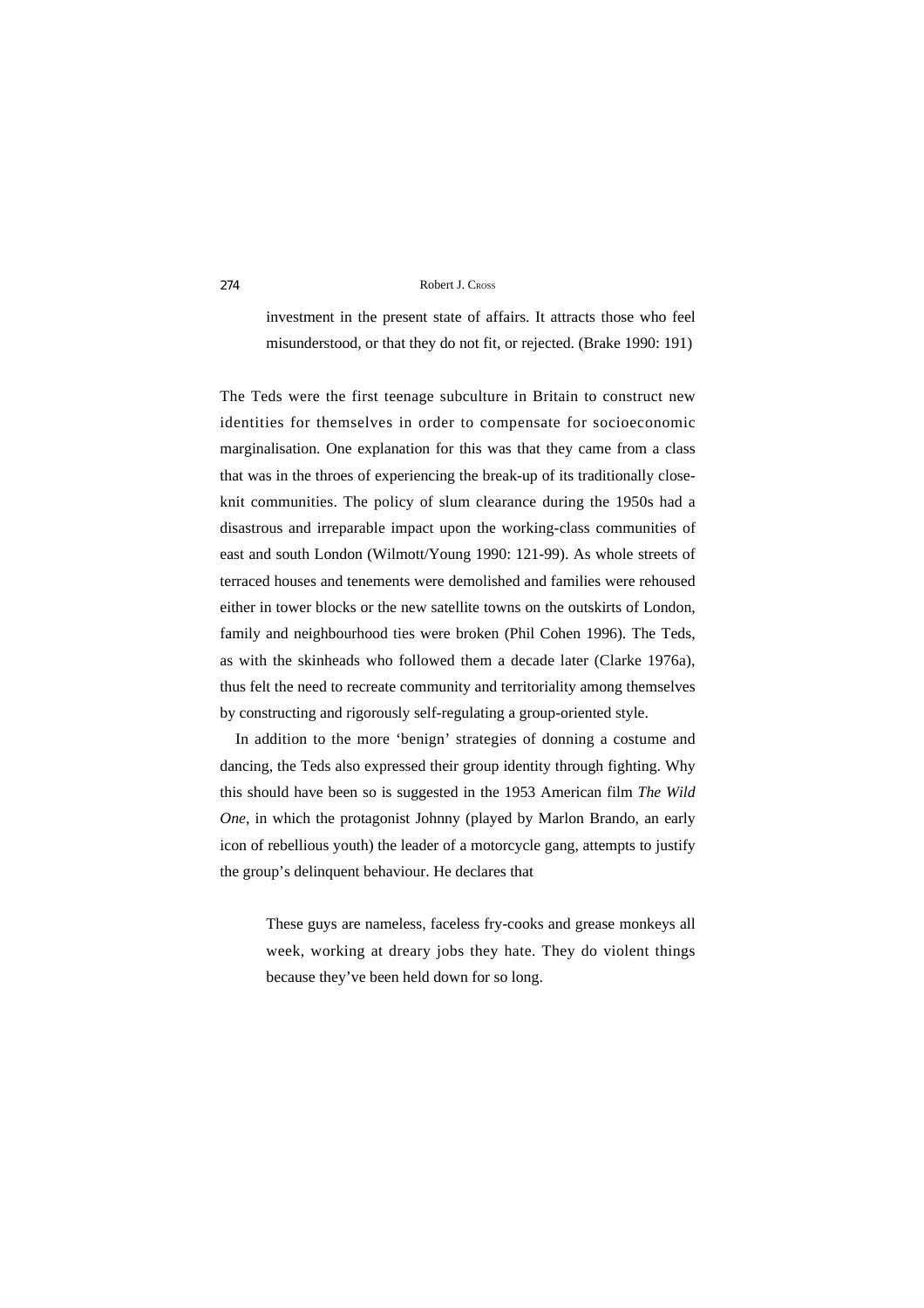The Teds were not just proletarian; they were all more or less drawn from the "submerged tenth" of lower working-class youth—the lumpen (Jefferson 1975). Fyvel (1963) characterised the average Ted as a young unskilled worker whose earnings were too low and irregular for him to take part in the process of *embourgeoisment* enjoyed by his better-off workingclass peers. Consequently, the Teds kicked against their limited options for leisure and social advancement. In his landmark study of working-class males in secondary education, *Learning to Labour* (1977), Paul Willis has demonstrated convincingly how, by dissociating themselves from the middle-class values dominating the education system, they effectively conspire in their own social oppression by condemning themselves to the least skilled and lowest paid employment. Consequently, leisure becomes extremely important for these working-class teenagers as they seek from it the excitement, self-respect and autonomy which are so conspicuously absent from work.

The common thread linking dressing-up, dancing and fighting is the body. Working-class youth subcultures express themselves through physicality:

Because of its high emotional content, teenage culture is essentially non-verbal. It is more naturally expressed in music, dancing, in dress, in certain habits of walking and standing, in certain facial expressions and 'looks' or in idiomatic slang. (Storey 1994: 73)

If, as Melly suggests, "[The Teds'] bodies were their canvas" (Melly 1970: 32), then they were also their weapons. For Bourdieu, the body becomes the site where working-class consciousness is materialized, particularly the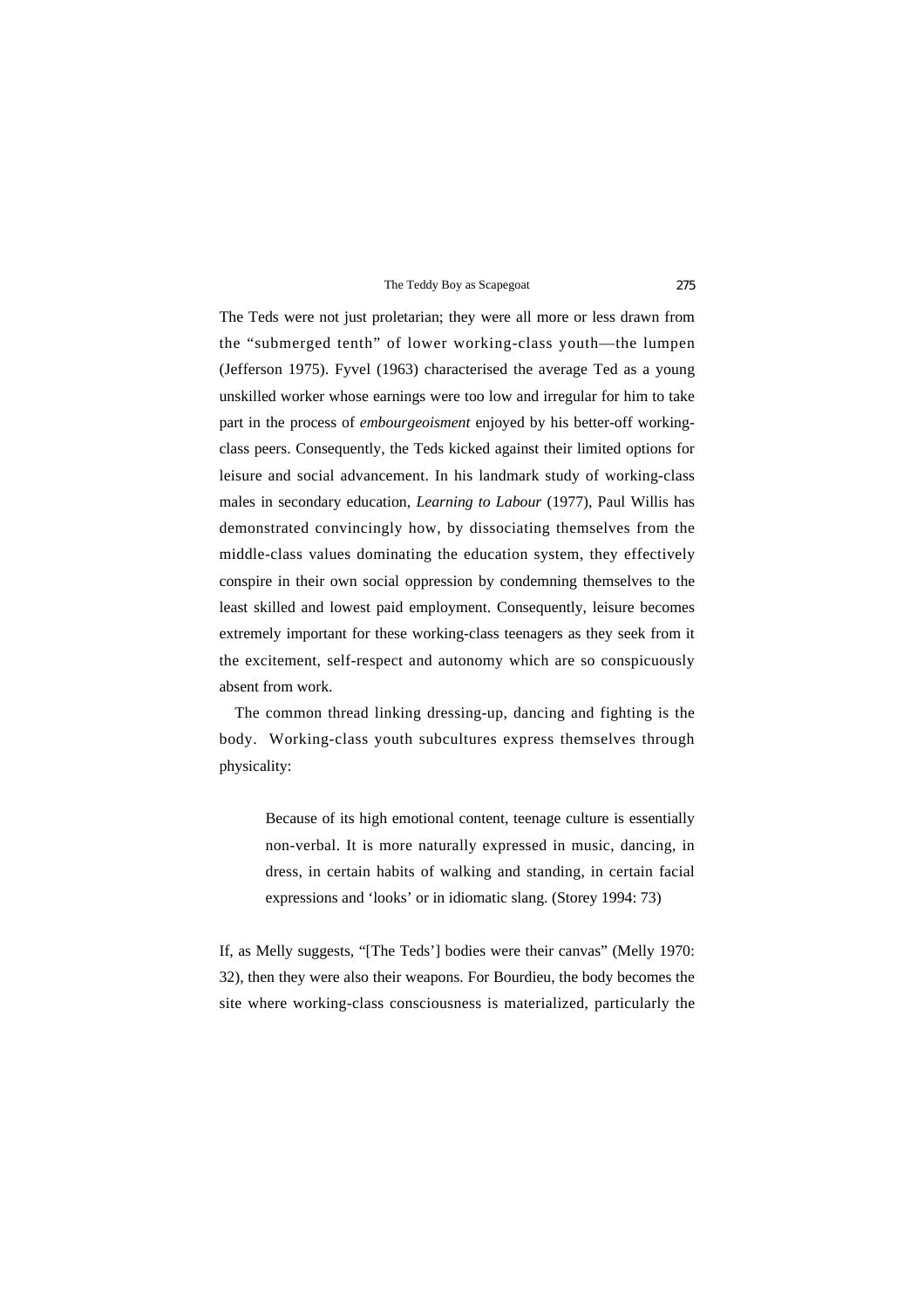strong, excessive body. This working-class body, with its strength and virility, he argues,

. . . is perhaps one of the last refuges of the autonomy of the dominated classes, of their capacity to reproduce their own representation of the accomplished man and the social world, that is being threatened by all the challenges to working-class identification with the values of virility, which are one of the most autonomous forms of their self-affirmation as a class. (Bourdieu 1984: 384)

### He continues with the assertion that

. . . a class which, like the working class, is only rich in its labour power can only oppose to the other classes—apart from the withdrawal of its labour—its fighting strength, which depends on the physical strength and courage of its members, and also their number, i. e., their consciousness and solidarity, or, to put it another way, their consciousness of their solidarity. (Bourdieu 1984: 384)

Since the Teddy Boys asserted themselves through powerful and dramatic physical performances, the response of adult or 'normal' society was to label, restrict, restrain or punish their bodies in a variety of ways. Foucault (1977) has revealed in detail the ways in which Western societies have used the body as the site where social power is most compellingly exerted. The body is where the power-bearing definitions of social and sexual normality are, literally, embodied, and is consequently the locus of discipline and punishment for deviation from those norms. In the following section I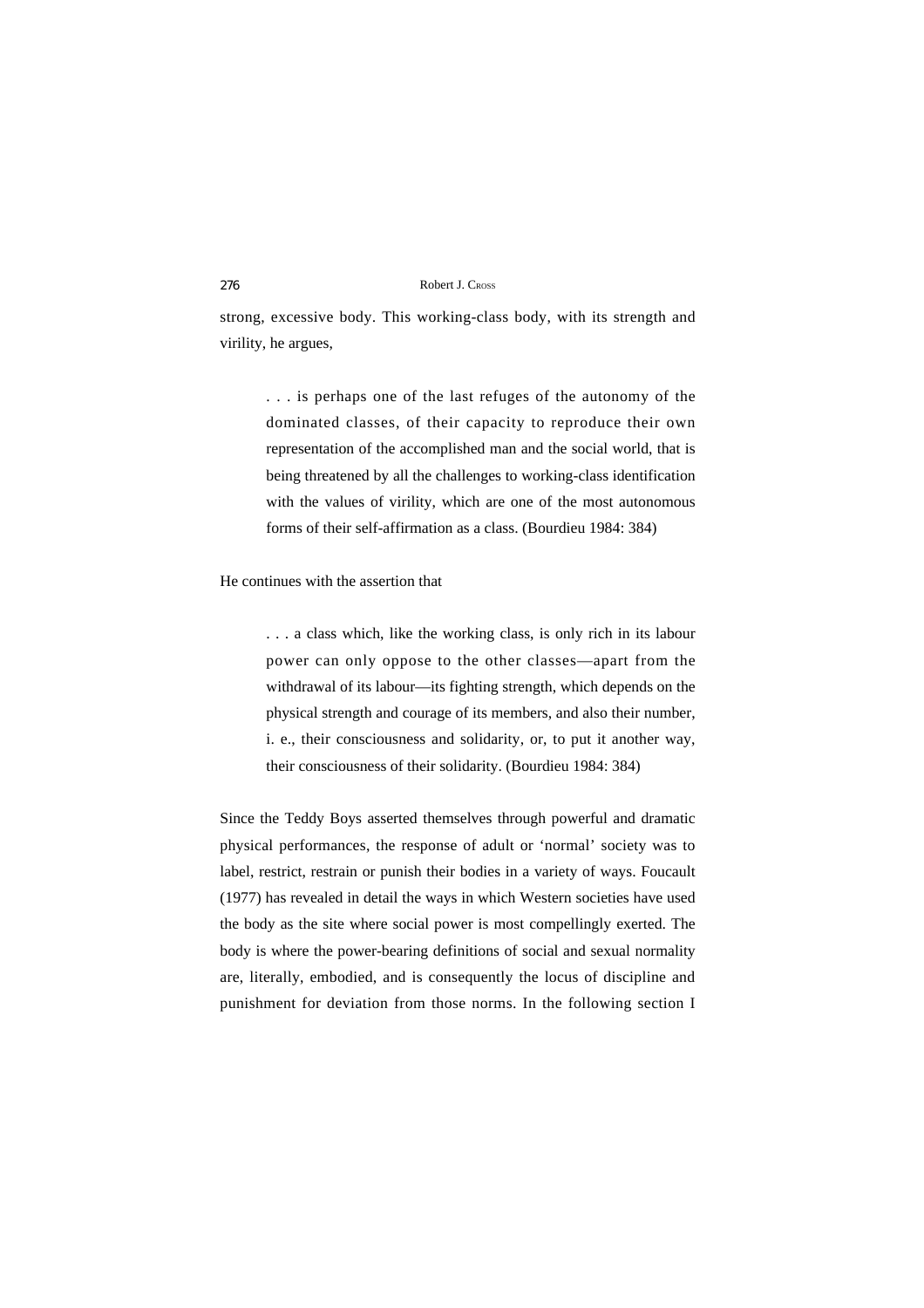examine some of the primary disciplinary measures taken by adult society to thwart the Ted threat.

### **3. Naming and taming the beast**

Adult society's response to what it perceived as the antisocial behaviour of the Teds was apparent first and foremost in the way it chose to talk about them. Upon their first appearance they were called, innocuously, 'Edwardians', as, indeed, were the original upper-class wearers of the style. As adult society proceeded to develop its negative attitudes towards them, however, so too did it begin to change its labelling strategy. With the increasingly sensational media coverage of Ted-related juvenile crime,

Those who now wore Edwardian dress were described in a vocabulary which derived from former modes of delinquency. Unfavourable social types were summoned forth to define them. They were 'zooties', 'hooligans' and 'spivs'4 . (Rock/Cohen 1970: 290)

As a consequence of violent incidents during April 1954, this tendency picked up momentum. More and more, they were referred to as 'gang members' or, even more threatening, as 'gangsters', despite the fact that there is no evidence to suggest that the Teds organised themselves into gangs (Rock/Cohen 1970: 299). Rather this image was generated by sensational reporting in the press media. One commentator argued insightfully that the 'gang' representation may have been "simply a device for registering our [society's] lack of understanding" (Downes 1966). Thus adult society reacted less to the Ted than to its panic-driven conception of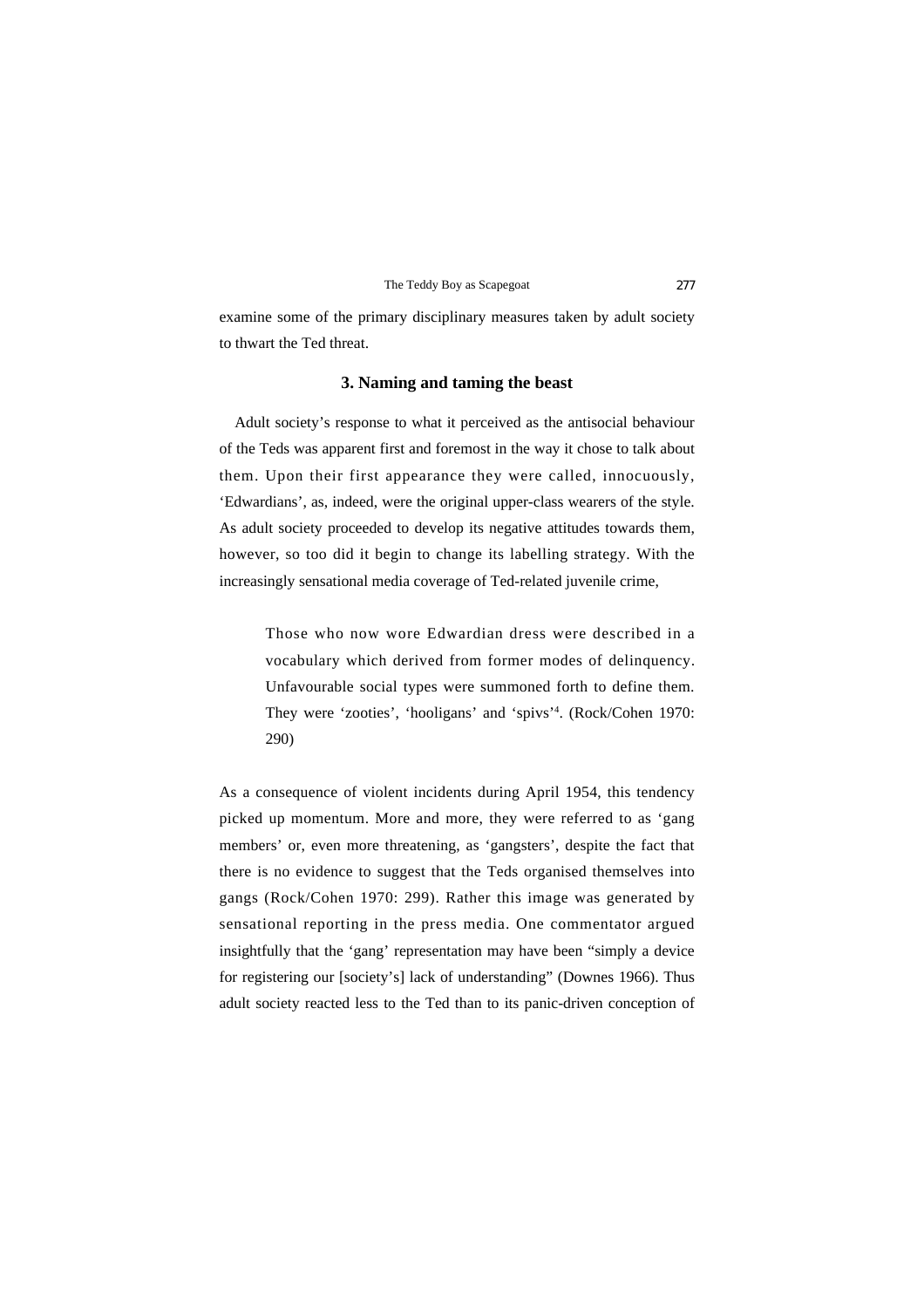### him (Rock/Cohen 1970: 300).

In the same way that adult society had to name the phenomenon in order to set about pinning it down, so too did it attempt to position it through certain pejorative discourses or 'moral panics', a term coined by the sociologist Stanley Cohen in his book *Folk Devils and Moral Panics* (1972). He argues that

Societies appear to be subject, every now and then, to periods of moral panic. A condition, episode, person or group of persons emerges to become defined as a threat to societal values and interests; its nature presented in a stylized and stereotypical fashion by the mass media, the moral barricades are manned by editors, bishops, politicians and other right-thinking people; socially accredited experts pronounce their diagnoses and solutions; ways of coping are evolved or (more often) resorted to; the condition then disappears, submerges or deteriorates and becomes more visible. (Cohen 1972: 9)

Cohen adds that moral panics are generally linked with various youth cultures (particularly within the working class), whose behaviour is viewed as deviant or criminal. The very first moral panic with regard to a youth subculture in Britain was adult society's response to the Teddy Boy.

More pernicious on account of the stamp of authority with which they were invested were the attempts undertaken by sociologists, psychologists and other "socially accredited experts" during the 1950s and early-60s to analyse the lifestyle not just of the Teds but of the whole teenager phenomenon in a way that would 'explain away' the danger. Mark Abrams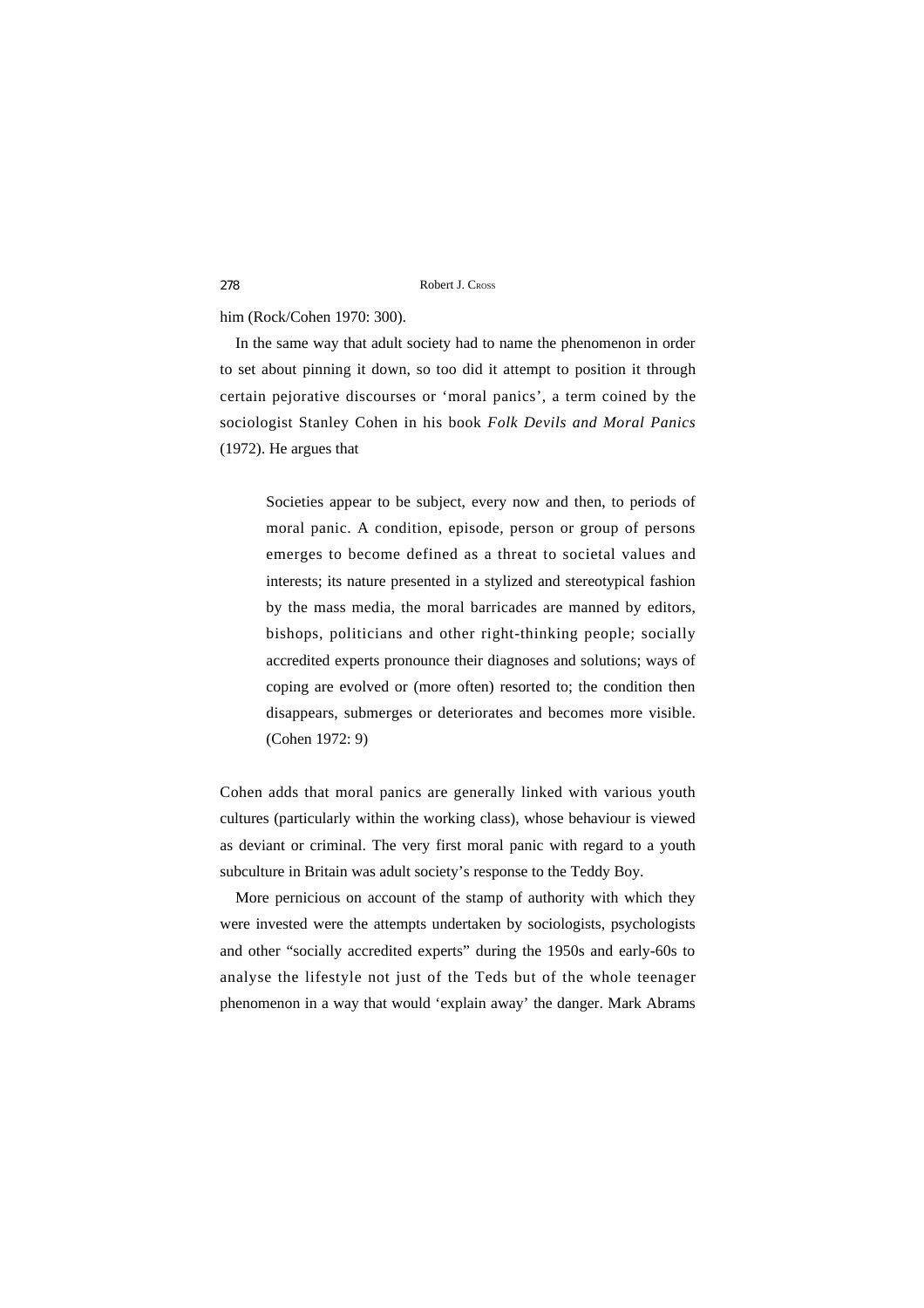(1959a; 1959b), for example, examined teenager spending patterns; J. Barnard (1961), in an attempt to understand the beast, drew up an "overview" of what he called "teen-age [*sic*] culture"; B. Berger (1963) wrote on the "youthfulness" of youth culture; Michael Schofield (1963) wrote portentously of the sexual behaviour of young people; and W. Miller (1958) sounded the alarm about gangs and delinquency. Boëthius notes that

Popular culture has almost always been considered a threat to young people. It has been associated with leisure or with the borderline area between family, school or work in which the control of guardians or supervisors has been limited or non-existent. The recurring attacks on popular culture have therefore been lodged primarily by representatives of these spheres: from parents, teachers or others who concern themselves with young people's spiritual and moral upbringing. (Boëthius 1995: 39)

In the case of the Teds, a key discursive strategy on the part of 'normal' society was to view them as sociopaths or even criminals. Attempts were made by adult society to demonise them, often by 'questioning' their collective mental health. A typical example is the following extract from the rabid letter written by a 'family doctor' that was published in the *London Evening News* in 1954:

Teddy boys are . . . all of unsound mind in the sense they are all suffering from a form of psychosis. Apart from the birch or the rope, depending on the gravity of their crimes, what they need is rehabilitation in a psychopathic institution . . . because they have not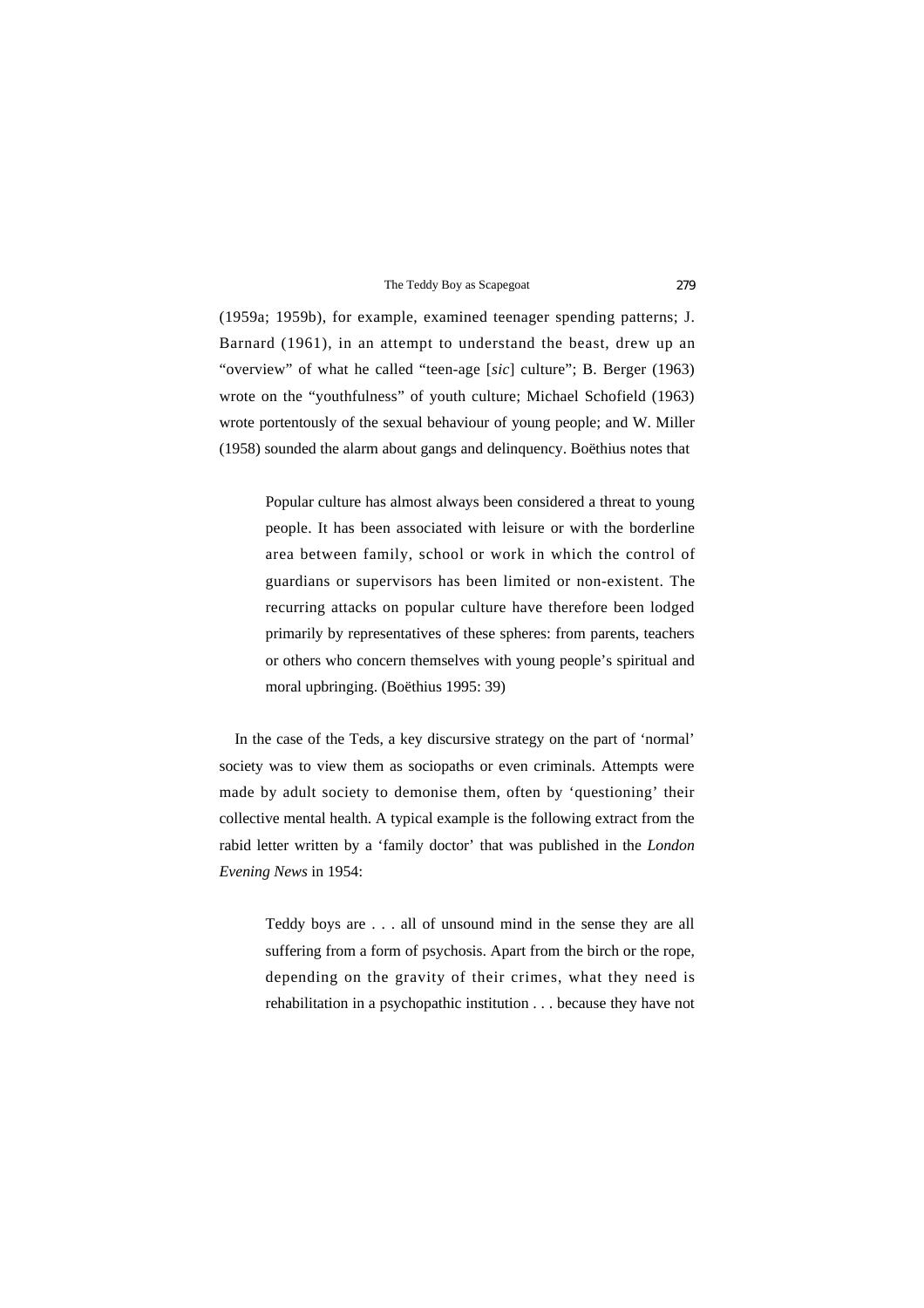the mental stamina to be individualistic they had to huddle together in gangs. Not only have these rampageous youngsters developed a degree of paranoia with an inferiority complex, but they are also inferior apart from their disease . . . It is the desire to do evil, not lack of comprehension which forces them into crime. (Brake 1990: 73)

As a result of their flamboyant dress, their masculinity was also brought into question. It should be remembered that only a few years before the emergence of the Teds, the military uniform and shorn hair of the British soldier had been the index of 'normal' masculinity.<sup>5</sup>

Another powerful discursive weapon in adult society's arsenal was the cinema. At a time when cinema-going was still the most popular leisure activity, a whole series of 'social problem' films appeared that dealt with the Teddy Boy phenomenon: *Cosh Boy* (1953), *Violent Playground* (1958), *Sapphire* (1959), *The Angry Silence* (1960), *Wind of Change* (1960), *Flame in the Streets* (1961) and *The Boys* (1962), to name only the most prominent. This represented a concerted effort on the part of the British film industry, in league with the sociopolitical establishment, to demonise the Teds. As Bracewell argues,

More often than not . . . in the social problem films, Teddy Boys are merely 'folk devils' to whom a much broader violence or prejudice is attributed as though to remove the blame from society in general. (Bracewell 1997: 71)

The central purpose of *Violent Playground*, for example, is to demonstrate the failure of liberal measures to reform violent Teddy Boys and the need,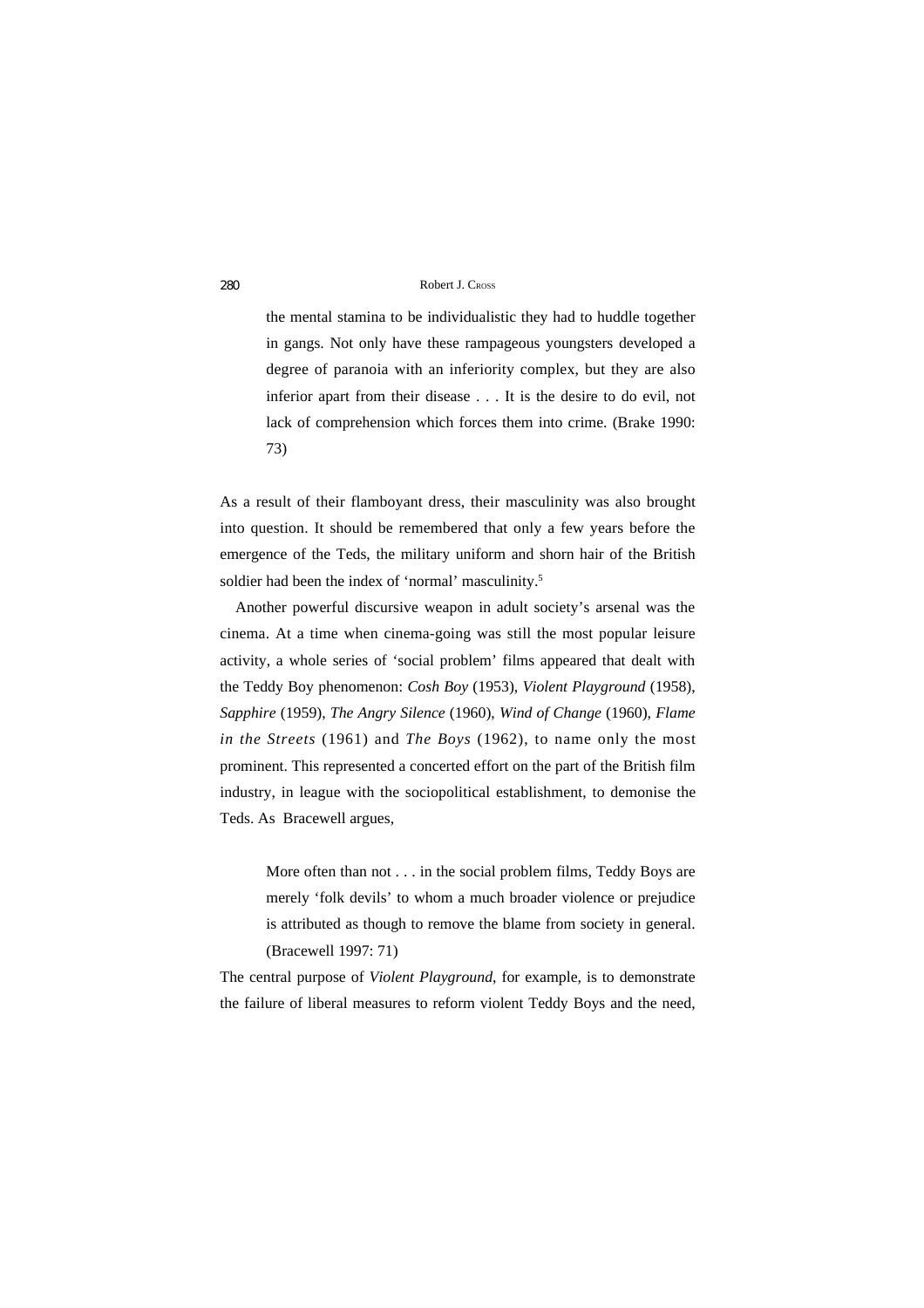consequently, for punishment and repression—adult society is thus exonerated on account of its well-meaning but vain attempts to rehabilitate recalcitrant youth. As John Hill notes, "the social problem film deploys an image of teenage [Teddy Boy] violence in order to legitimate its own disciplinary solutions" (Hill 1986: 123). It is worthy of note that the British Board of Film Censors informed Free Cinema film-maker Lorenza Mazzetti that his proposed film about Teddy Boys would only receive a certificate for exhibition if it unequivocably condemned them. He refused to comply, and the film was never made (Hewison 1981: 193).

The most obvious strategy employed by adult society was physical suppression through intensified police action and, in some cases, incarceration. Beginning in 1954, following violent clashes between different groups of Teds, emergency police squads were set up in various towns around Britain. In Kingston, Surrey, for example, the police initiated 'Operation Teddy Boy' (Rock/Cohen 1970: 303). Teds were also subject to segregation and exclusion. Youths wearing Edwardian dress were banned from entering cinemas, dance halls, youth clubs, cafés and even fish and chip shops (Rock/Cohen 1970: 305). Clearly, the Teddy Boy was being defined increasingly as a 'social problem'. And as Rock and Cohen note ominously, "A social problem is a thing about which 'something ought to be done'" (Rock/Cohen 1970: 295).

# **4. Conclusion**

Why did adult society respond with such overwhelmingly repressive measures? The most plausible explanation is that it needed to make a scapegoat out of the Teddy Boy for everything that was perceived to be going wrong with Britain in the 1950s: the antagonism between the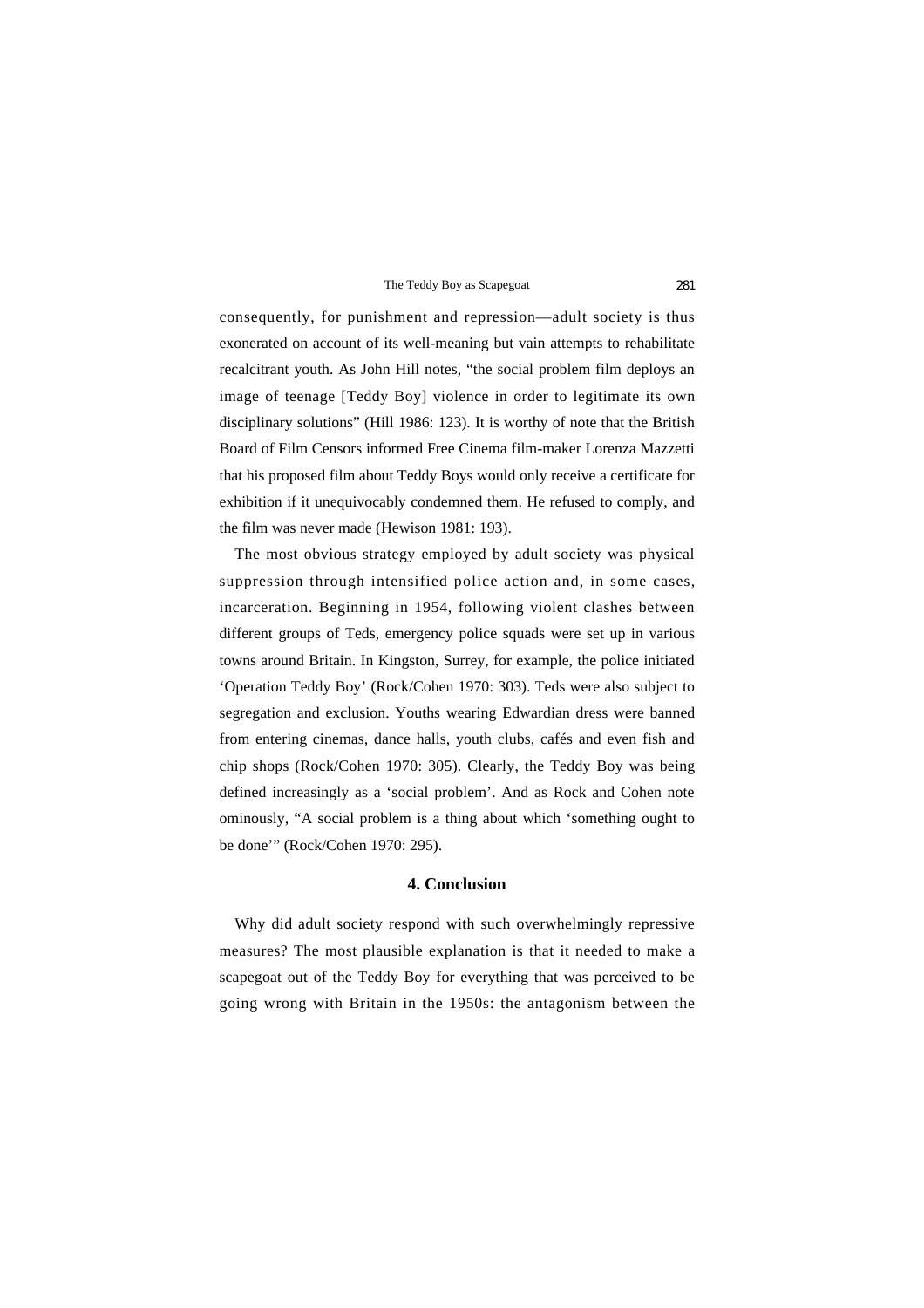generations; the breakdown in law and order; racial tensions; and, more generally, Britain's increasing lack of self-esteem in the postwar order. For Britain the second half of the 1940s and the 1950s is a litany of grim soulsearching as the British people, proud of their imperial past and recent victory, faced—or rather, *refused* to face—the traumatic realisation that their nation would be playing a greatly diminished role in world affairs in the postwar dispensation, very much in the shadow of America. The Sterling crises of 1947 and 1949, Britain's humiliating and chaotic withdrawal from Palestine, Indian independence in 1947, and the Suez *débâcle* in 1956 were just some of the key developments that demonstrated that Britain was ceding centre stage in world affairs (Lewis 1978: 143-57). In popular parlance, Britain had 'won the war but lost the peace'. A deep loss of self-esteem was a grave problem for Britain domestically, too, epitomised by the troubled birth of an unfamiliar and largely unwelcome multicultural society. As a result of the McCarren-Walter Immigration Act of 1952, West Indians began settling in England (Sked/Cook 1990: 178-79). Immigrants also arrived in large numbers from India and Pakistan during the late-1950s, settling primarily in the working-class neighbourhoods of large cities. Since it was the working-class population that bore the brunt of the influx of immigrants, it was working-class youth who reacted with the most hostility, and adult society pointed the finger of blame at the Teds.

Racial violence came to a head in the summer of 1958 with disturbances in Nottingham and Notting Hill Gate in west London, in which Teds visibly participated. Although these violent events did not escalate into full-scale riots, they clearly indicated "a new and unattractive aspect of British social life" (Sked/Cook 1990: 179). The Teddy Boy, that "atavistic monster", was consequently made into the scapegoat for the failure of Britain to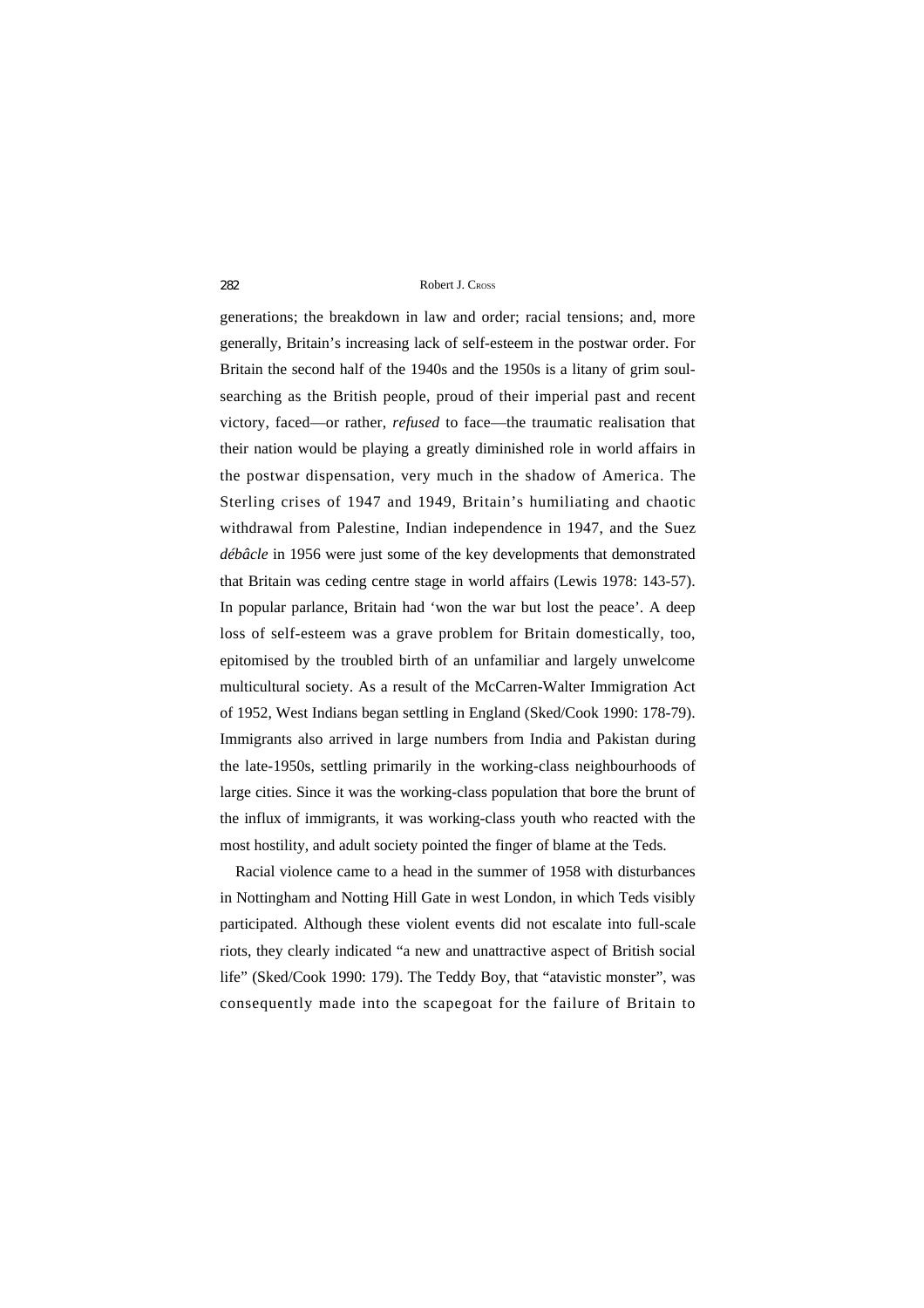incorporate the influx of immigrants from the West Indies and the Indian subcontinent successfully. The involvement of Teddy Boys in the disturbances made it possible to put the blame for racist violence on their shoulders even though there were manifestly other elements such as fascist organizations that took a very active part in whipping up hatred. In this sense, the 'moral panic' surrounding Teddy Boy racist violence reflected British society's increasingly strident "quarrel with itself" (Clarke/Hall *et al*. 1975: 72).

We have seen that in considering the phenomenon of the Teddy Boy broadly there have been two apparently competing yet in reality complementary and mutually reinforcing discourses in operation: the rebellious performance of the Teds themselves and the repressive measures taken by adult society. As adult society, through the moral panics that were stirred up by the media and various experts, created the Teddy Boy demon, so did the Teddy Boy respond by becoming that demon:

May [1956] saw the making of the Teddy Boy. He was given a form and a substance. He had become a 'menace'. He was not only introduced to the public, he was introduced to himself. He learned that, because he wore Edwardian suits, he must be a certain type of person. His suit led to differential treatment. He could pretend he was a member of 'normal' society because people did not treat him as one. He was rejected from more and more public places; in some areas only the cafés and streets were open to him. He thus became even more conspicuous and menacing. Above all, he learned that he shared common enemies and common allies with those who dressed like him. (Rock/Cohen 1970: 302)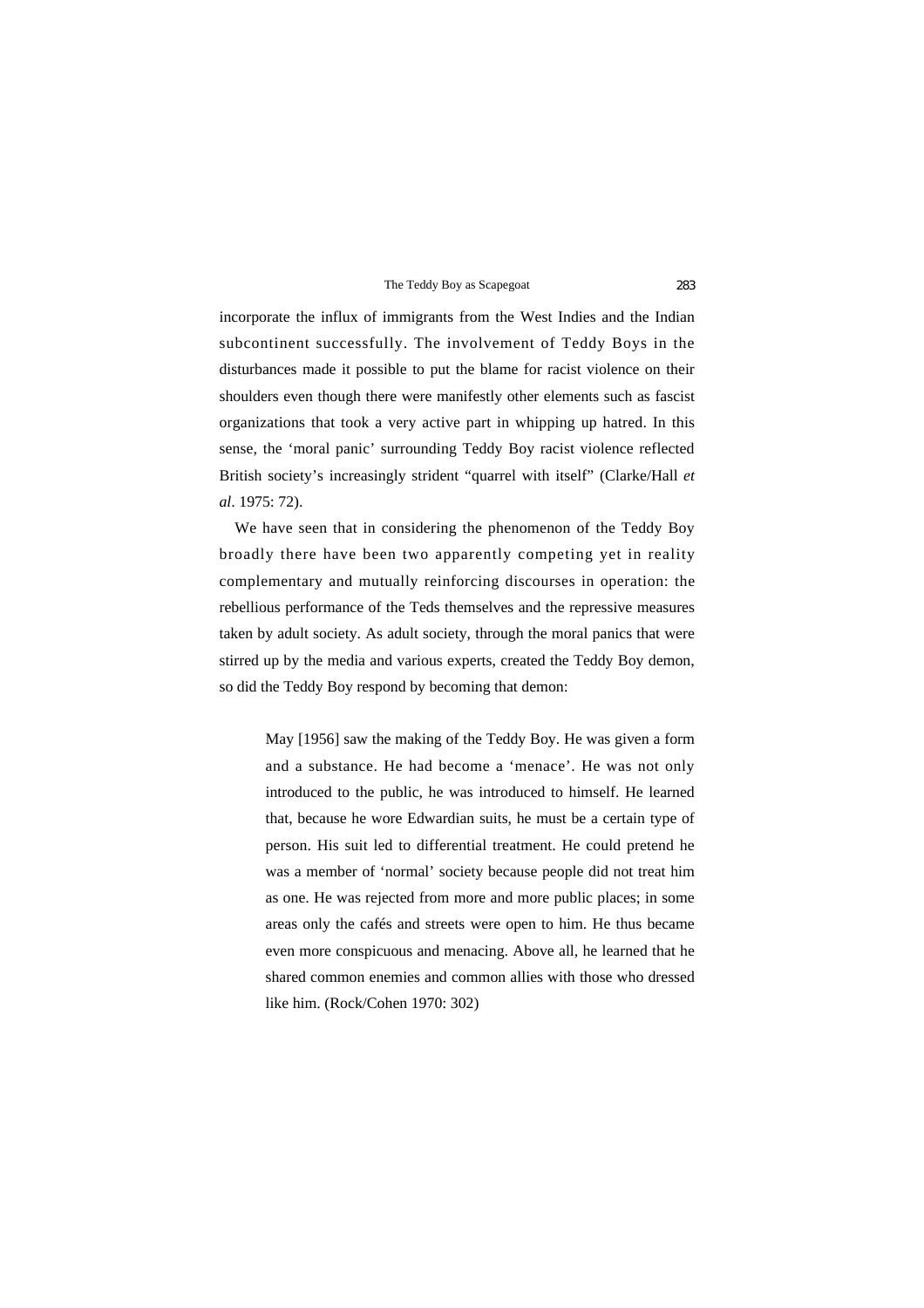A clear example of this in 1956 is the increased vandalism that resulted from the media reports of violent incidents related to the showing of the film *Blackboard Jungle* (see Illustration II), which featured Billy Haley's "anthem of dissident youth" (Lewis 1978: 129), 'Rock Around the Clock':

At the Elephant and Castle, the home ground of South London Teddy Boys, riots in the cinema were reported by excitable newspapers to have led to two thousand young people taking to the streets in an orgy of vandalism. By subsequent standards it seems to have been a mild sort of riot: nine arrests, two policemen injured, some cups and saucers thrown about the streets and one or two £1 fines awarded. But wherever the film was shown afterwards there was further trouble and ripping out of cinema seats . . . (Lewis 1978: 129)

It certainly possible to see the *Blackboard Jungle* riots as an act of vengeance by the Teds on adult society for its expropriation of the most popular form of working-class entertainment at that time, the cinema, in its campaign of vilification through the social problem films.

What I have attempted to demonstrate in this paper is the extent to which subcultural identities—here the Teddy Boy's—are dialectically constructed through competing struggles and negotiations for space and for the right to exist. The significance of the Teddy Boy is that he was the first manifestation of this discursive interaction. What is of paramount interest in this case is the way in which the Teds became the scapegoats for an increasingly insecure and inward-looking society. Britain during the 1950s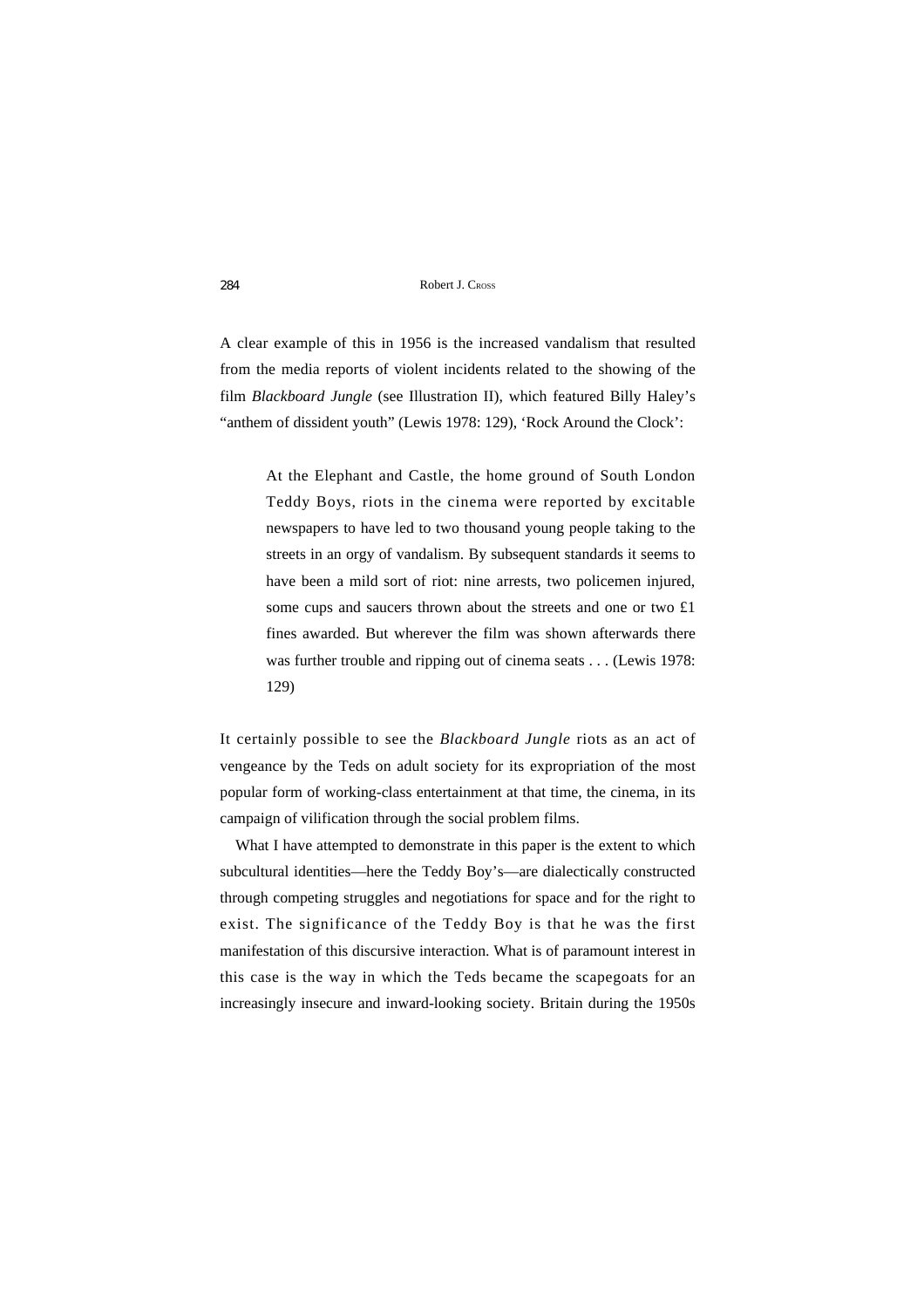clearly did not like the image of itself that it saw in the mirror (Vansittart 1995: 179-90). Its response was to create the image of its Other, the Teddy Boy, the face of violent, racist, insubordination. As Hebdige points out, although small in number, Teddy Boys had been "almost universally vilified by press and parents alike as symptomatic of Britain's impending decline" (Hebdige 1979: 82). Thus the demonisation of the Teddy Boys, and of mods, rockers, skinheads and punks after them, is far more indicative of the health or otherwise of the collective postwar British psyche than of any innate infamy on the part of youth subcultures.

#### Notes

- 1. Ted is a familar form of the given name Edward. The Edward in question is King Edward VII, who reigned during the years 1901-10, the 'Edwardian' Age.
- 2. Since the history of the Teds has been well documented, it is unnnecessary to repeat this information here. For detailed accounts see Rock/Cohen (1970), Jefferson (1973; 1975), Middleton/Muncie (1982), Melly (1989), Brake (1990) and Polhemus (1994).
- 3. It should be pointed that although, as Angela McRobbie and Jenny Garber note in their 'Girls and Subcultures: An Exploration' (McRobbie/Garber 1975), there were a small group of girls who saw themselves as Teddy Girls, the Teddy Boy style was primarily just that, a style for boys. In this paper, therefore, I treat it as primarily a manifestation of male youth culture.
- 4. The 'zooties' appeared in the 1940s in the United States. They were young African-Americans and Mexican-Americans who, by dressing up flamboyantly in zoot suits, established their style as "an emblem of ethnicity and a way of negotiating an identity. The zoot suit was a refusal: a subcultural gesture that refused to concede to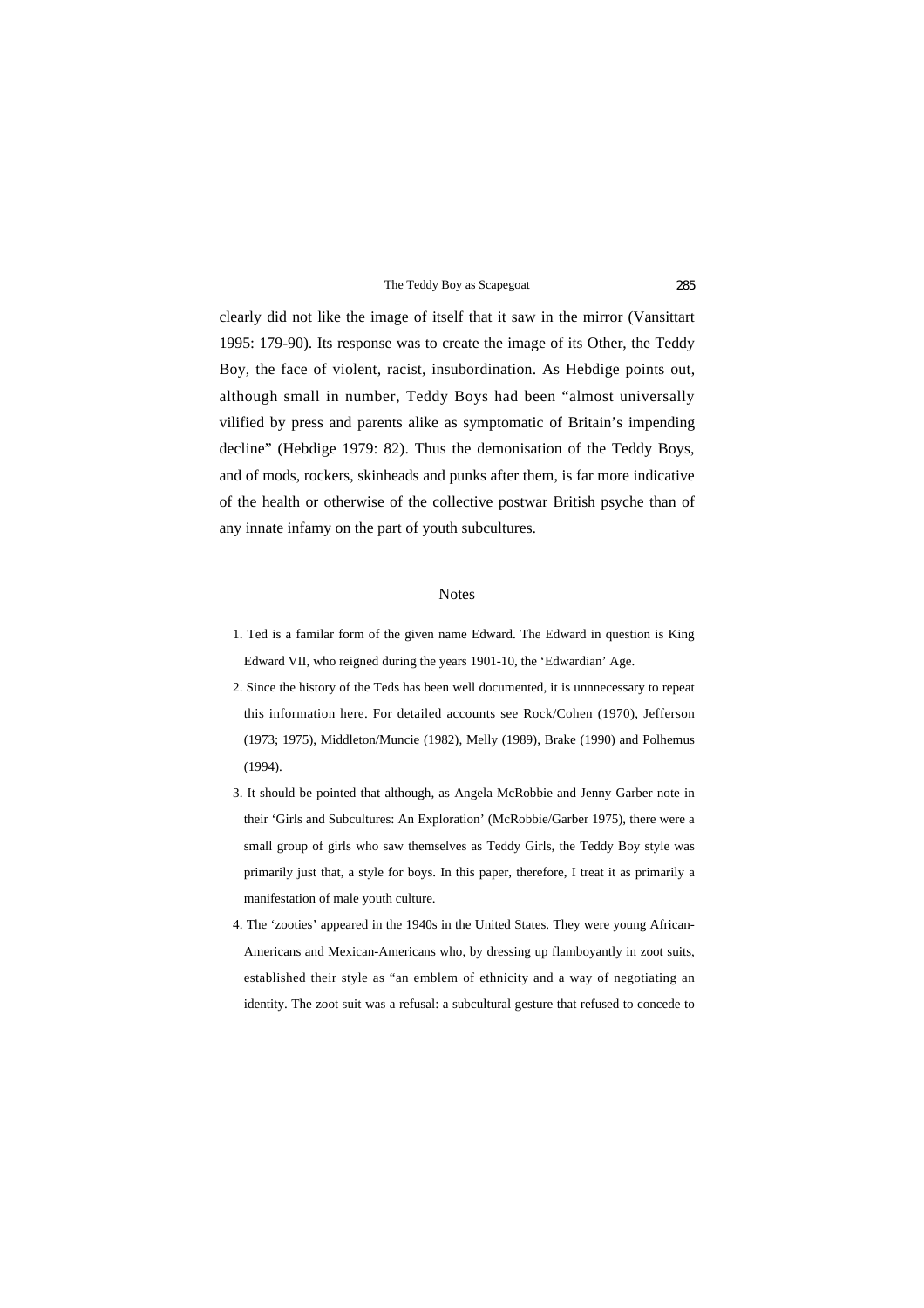the manners of subservience" (Flügel 1971: 110). Two notable zooties were Malcolm X and Cab Calloway. 'Spivs' were the flashy black-market hawkers who appeared in Britain during the years of austerity immediately after the war (see David Hughes 1964: 86-105).

5. It is interesting that Arthur Seaton, the rebellious young protagonist of Alan Sillitoe's novel *Saturday Night and Sunday Morning* (1959), receives a beating for his delinquent behaviour at the hands of uniformed soldiers.

#### References

Abercrombie, Nicholas & Alan Warde (1990) *Contemporary British Society* (5th ed). Cambridge: Polity Press.

Abrams, Mark (1959) *The Teenage Consumer*. London: London Press Exchange.

- Barnard, J. (1961) 'Teen-age [*sic*] culture—an overview'. *Annals*, special ed., 'Teenage Culture', vol. 338 (Nov.), 1-12.
- Berger, B. (1963) 'On the Youthfulness of Youth Culture'. *Social Research*, vol. 30, no. 3 (Autumn), 319-432.

Berkoff, Steven (1996) *Free Association. An Autobiography*. London: Faber & Faber.

- Boëthius, Ulf (1995) 'Youth, the media and moral panics'. In Förnas, Johan & Göran Bolin (eds), *Youth Culture in Late Modernity*. London: Sage.
- Bognador, Vernon & Robert Skidelsky (eds.) (1970) *The Age of Affluence, 1951-61*. London: Macmillan.
- Bourke, Joanne (1994) *Working-Class Cultures in Britain 1890-1960*. London: Routledge.
- Bracewell, Michael (1997) *England is Mine: Pop Life in Albion from Wilde to Goldie*. London: HarperCollins.

Brake, Michael (1990) *Comparative Youth Culture: The Sociology of Youth Culture*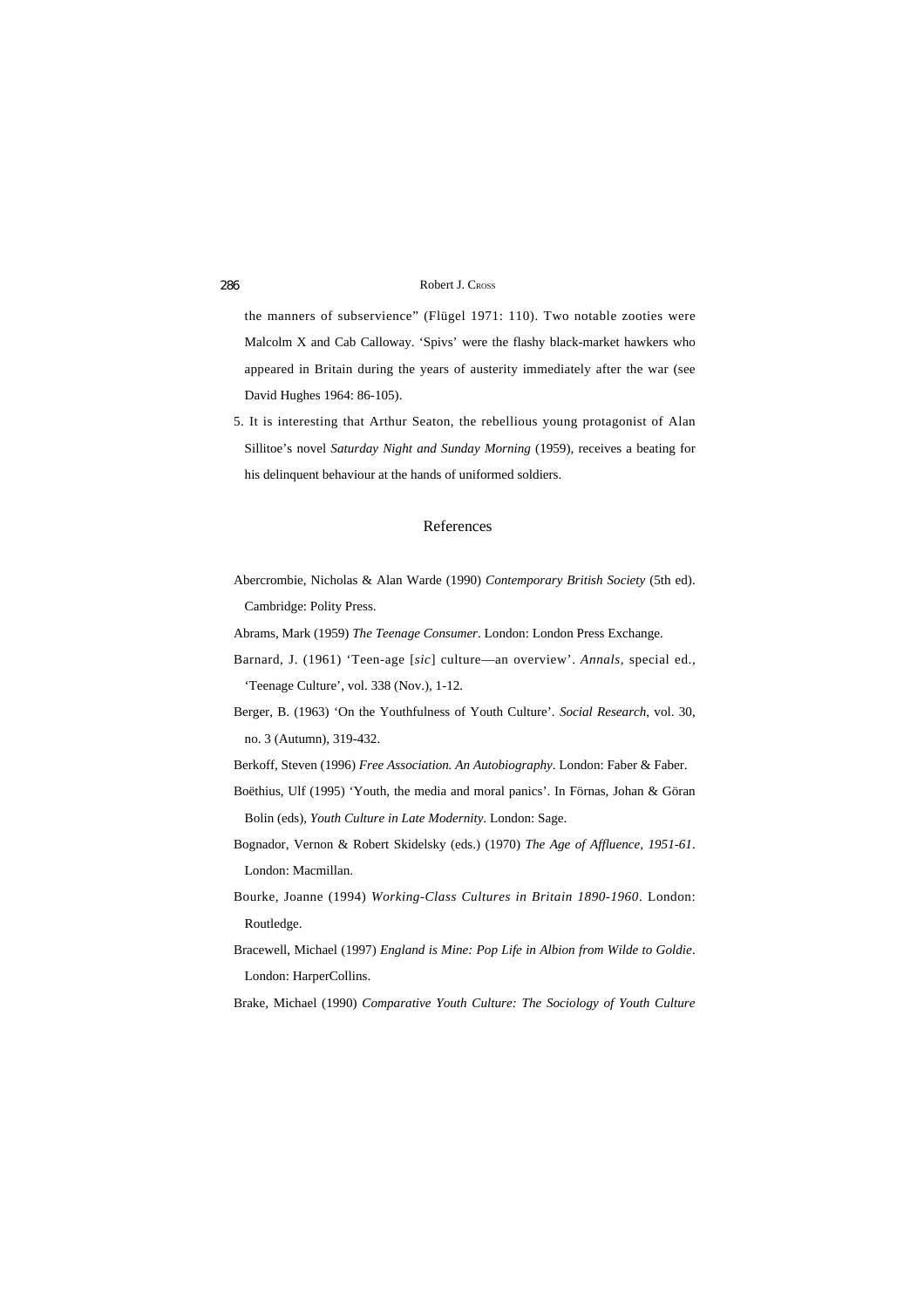*and Youth Subcultures in America, Britain and Canada* (3rd ed). London: Routledge.

Clarke, John (1998a) 'The Skinheads and the Magical Recovery of Community'. In Hall, Stuart & Tony Jefferson (eds.), *Resistance through Rituals*. London: Hutchinson, 99-102.

\_\_\_\_\_\_\_\_ (1998b) 'Style'. In Hall, Stuart & Tony Jefferson (eds.), *Resistance through Rituals*. London: Hutchinson, 175-91.

Stuart Hall, Tony Jefferson, & Brian Roberts (1998) 'Subcultures, Culture and Class—a Theoretical Overview'. In Hall, Stuart & Tony Jefferson (eds.), *Resistance through Rituals*. London: Hutchinson, 9-74.

\_\_\_\_\_\_\_\_ & Tony Jefferson (1998) 'Working-Class Youth Cultures'. In Mungham, G. & Geoffrey Pearson (eds.), *Working Class Youth Culture*. London: Routledge & Kegan Paul.

Cohen, Phil (1996) 'Subcultural conflict and working-class community'. In Stuart Hall, *et al* (eds.), *Culture, Media, Language*. London: Routledge/Centre for Contemporary Cultural Studies, 78-87.

Cohen, Stanley (1970) *Images of Deviance*. Harmondsworth: Penguin.

\_\_\_\_\_\_\_\_ (1980) *Folk Devils and Moral Panics. The Creation of the Mods and Rockers*. Oxford: Blackwell.

Downes, David (1966) 'The Gang Myth', *The Listener*, 14 April.

Fiske, John (1989) *Understanding Popular Culture*. Boston: Unwin Hyman.

Flügel, J. C. (1971) *The Psychology of Clothes*. London: Routledge & Kegan Paul.

Förnas, Johan and Göran Bolin (eds) (1995) *Youth Culture in Late Modernity*. London: Sage.

Foucault, Michel (1977) *Discipline and Punish: The Birth of the Prison*. Harmondsworth: Penguin.

Friedenberg, Edgar (1966) 'Adolescence as a Social Problem'. In Becker, Howard S.,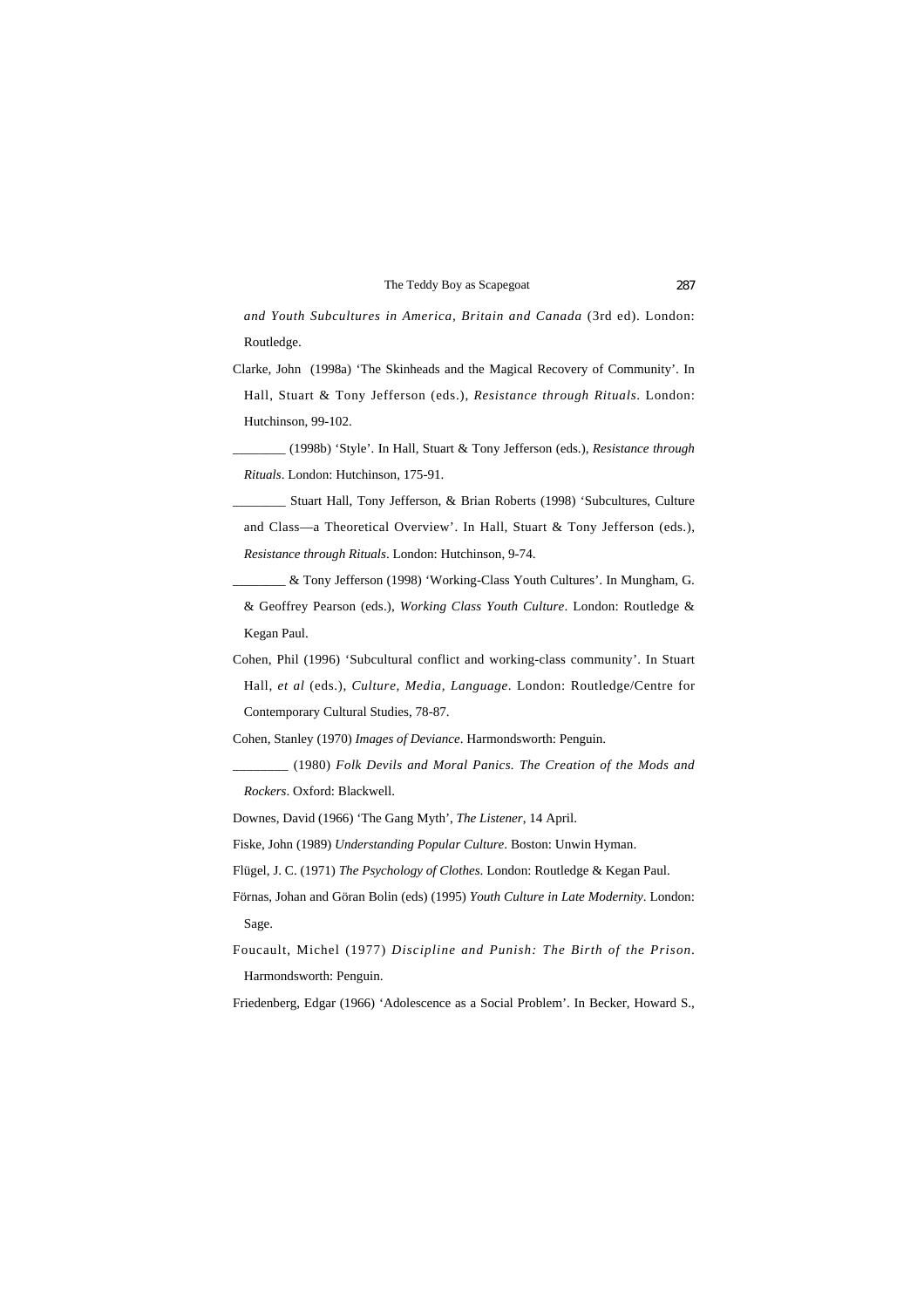(ed), *Social Problems: A Modern Approach*. New York: Free Press.

- Fyvel, T. R. (1963) *The Insecure Offenders: Rebellious Youth in the Welfare State*. Harmondsworth: Pelican.
- Hall, Stuart, & Tony Jefferson (eds.) (1976) *Resistance through Rituals: Youth subcultures in post war Britain*. London: Hutchinson.
- Hall, Stuart, Dorothy Hobson, Andrew Lowe & Paul Willis (eds.) (1996) *Culture, Media, Language*. London: Routledge/Centre for Contemporary Cultural Studies.
- Hall, Stuart & Paddy Whannel (1994) 'The Young Audience'. In John Storey (ed.), *Cultural Theory and Popular Culture. A Reader*. Hemel Hempstead: Harvester Wheafsheaf.

Hebdige, Dick (1979) *Subculture: The Meaning of Style*. London: Methuen.

\_\_\_\_\_\_\_\_ (1996) *Hiding in the Light: On Images and Things* (5th ed). London: Routledge/Commedia.

Hewison, Robert (1981) *In Anger: British Culture in the Cold War 1945-60*. New York: Oxford University Press.

Hill, John (1986) *Sex, Class and Realism: British Cinema 1965-1963*. London: British Film Institute.

Hughes, David (1964) 'The Spivs'. In Sissons, Michael & Philip French (eds), *Age of Austerity 1945-51*, Harmondsworth: Penguin.

Jefferson, Tony (1973) 'The Teds: A Political Resurrection'. *CCCS Stencilled Paper*, no. 17.

\_\_\_\_\_\_\_\_ (1976b) 'Cultural Responses of the Teds: The defence of space'. In Hall,

Stuart & Tony Jefferson (eds), *Resistance through Rituals*. London: Hutchinson, 81- 6.

Lemert, E. M. (1967) *Human Deviance, Social Problems and Social Control*. New York: Prentice Hall.

Lewis, Peter (1978) *The Fifties*. London: Heinemann.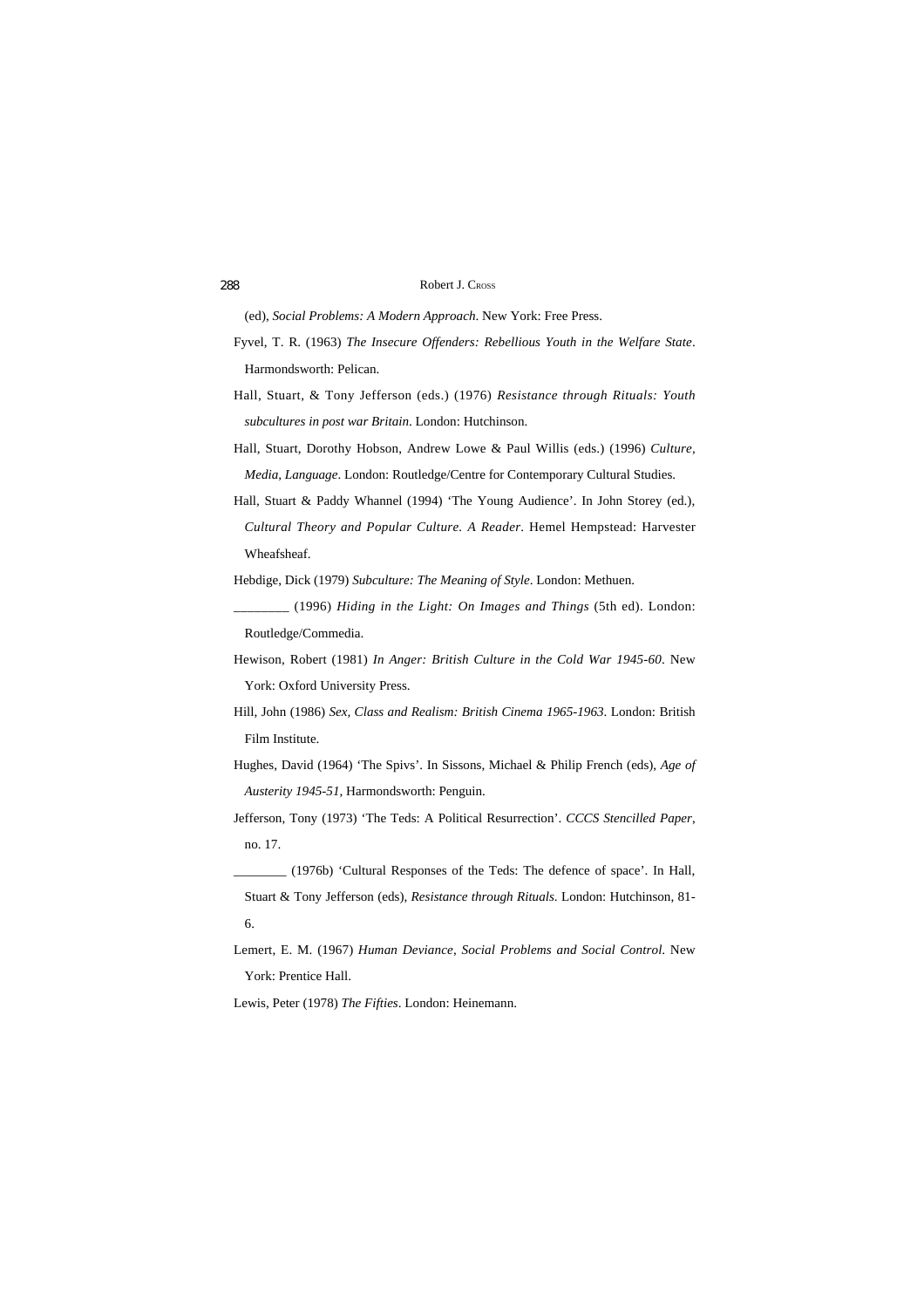MacInnes, Colin (1959) *Absolute Beginners*. Harmondsworth: Penguin.

- \_\_\_\_\_\_ (1966) *England, Half English: A Polyphoto of the Fifties*. Harmondsworth: Penguin.
- McRobbie, Angela & Jenny Garber (1975) 'Girls and Subcultures: An Exploration'. In Hall, Stuart & Jefferson. T. (eds), *Resistance through Rituals*. London: Hutchinson, 209-222.

Melly, George (1989) *Revolt into Style*. Oxford: Oxford University Press.

- Middleton, R. & J. Muncie (1982) 'Pop culture, pop music and post war youth countercultures'. In *Politics, Ideology and Popular Culture*, Popular Culture, Block 5, Unit 20. Milton Keynes: Open University Press.
- Miller, W. (1958) 'Lower-Class Culture as a Generating Milieu of Gang Delinquency'. *Journal of Social Issues*, 15.
- Mungham, G. (1976) 'Youth in Pursuit of Itself'. In Mungham, G. & Geoffrey Pearson (eds.), *Working Class Youth Culture*. London: Routledge & Kegan Paul.
- Mungham, G. & Geoffrey Pearson (eds.) (1976) *Working Class Youth Culture*. London: Routledge & Kegan Paul.
- Parker, H. (1974) *View from the Boys*. London: David & Charles.
- *Picture Post* (1954) 'The Truth about the Teddy Boys (and Teddy Girls)', May 29.
- Polhemus, Ted (1994) *Streetstyle: From Sidewalk to Catwalk*. London: Thames & Hudson.
- Rock, P. & Stanley Cohen (1970) 'The teddy boy'. In Bognador, V. & V. Skodalsky (eds.), *The Age of Affluence, 1951-61*. London: Macmillan.
- Sandilands, J. (1968) 'Whatever happened to the Teddy Boys?' *The Daily Telegraph Magazine*, Nov. 29.
- Savage, Jon (1982) 'Teds'. *The Face* 26 (June), 12-15.
- Schofield, Michael (1963) *The Sexual Behaviour of Young People*. London: Routledge & Kegan Paul.

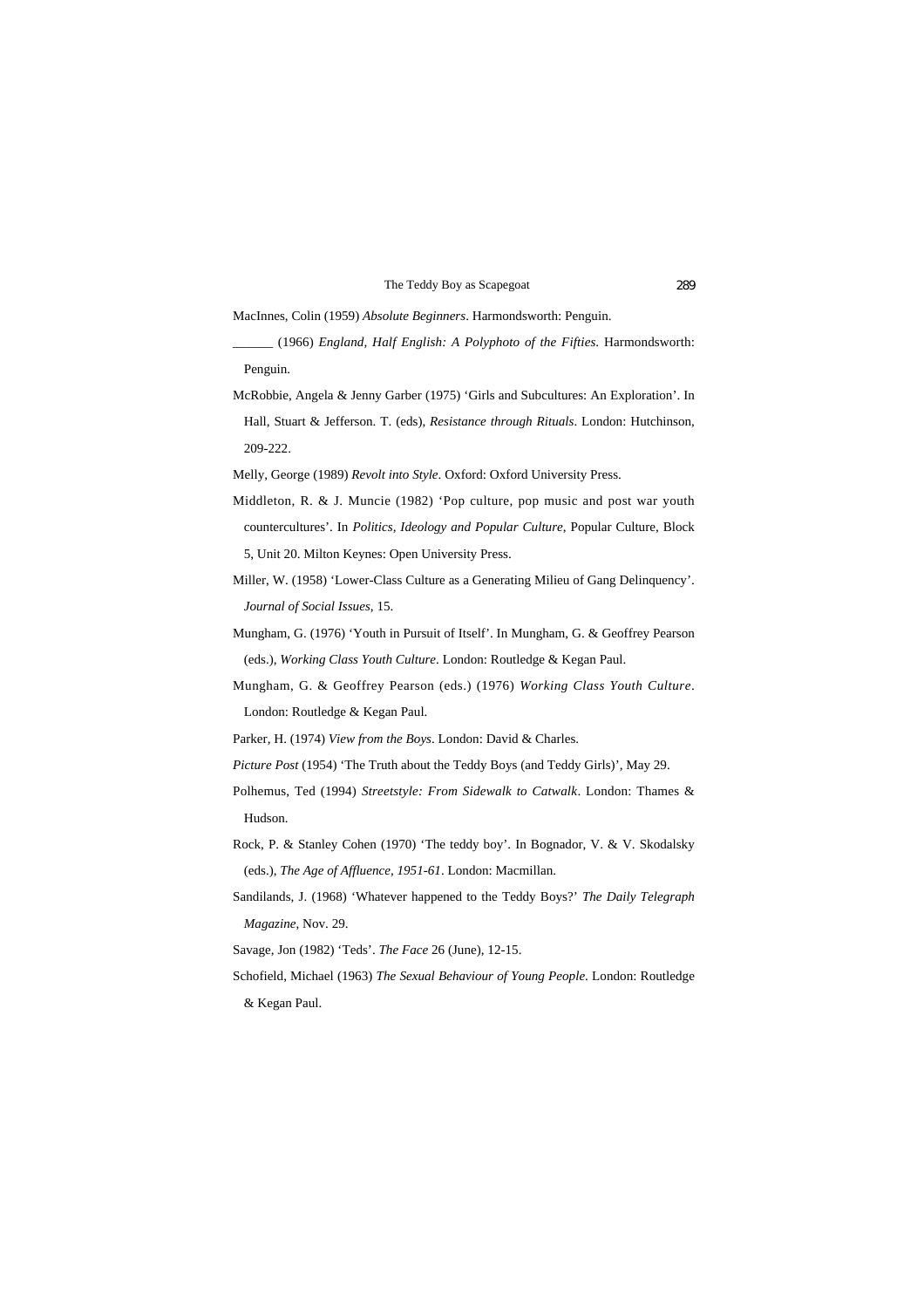Sked, Alan & Chris Cook (1990) *Post-War Britain. A Political History* (3rd ed). Harmondsworth: Penguin.

Storry, Mike & Peter Childs (eds) (1997) *British Cultural Identities*. London: Routledge.

Vansittart, Peter (1995) *In the Fifties*. London: John Murray

Willmott, Peter, & Michael Young (1990) *Family and Kinship in East London*. Harmondsworth: Penguin.

### **Teddy-Boy als Opferlamm**

Robert J. CROSS

Vor dem Zweiten Weltkrieg konnte man mit Recht Grossbritannien, bzw. England, als eine streng geordnete Klassengesellschaft beschreiben. Die sozialen Tätigkeiten und Lebenserwartungen jeder Stufe der Klassenhierachie hatten genaue und bestimmte Grenzen und Ziele. Nach dem Wahlerfolg in 1945 von Clement Atlee und seiner Labour Partei, und nach der Gründung des Wohlfahrtsstaats jedoch, erfuhr die britische Bevölkerung (besonders die Arbeiterklasse) eine Art Lebensrevolution. In den Jahren 1951-63 stieg der Durchschnittslohn auf dramatische Weise und fast jedes Mitglied der Nachkriegsgesellschaft war in der Lage, die Früchte der wachsenden Wirtschaft zu geniessen. Vor dem Hintergrund eines solchen Wohlstands war der <Teenager> geboren.

Der erste subkulturelle Jugendstil, der in den fünfziger Jahren erschien, war der sogenannte <Teddy Boy>. Dieser Jugendkult war zuerst in 1954 in den östlichen und und südlichen Arbeitervierteln von London zu